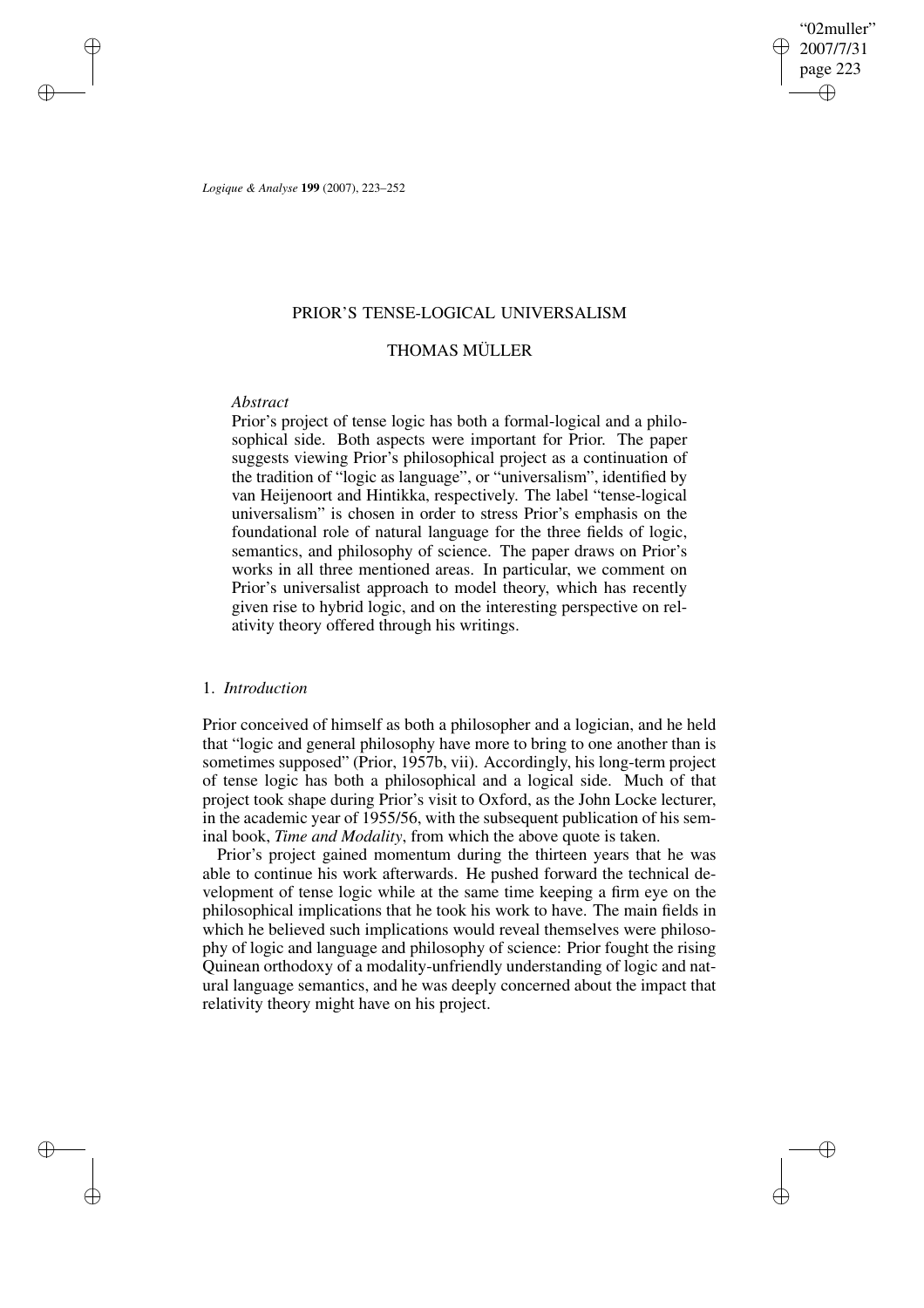"02muller" 2007/7/31 page 224 ✐ ✐

✐

✐

#### 224 THOMAS MÜLLER

After Prior's premature death, tense logic was developed further to provide for a great number of technically refined formal systems. Some of these systems have become everyday tools in computer science, linguistics, and philosophy of action. Prior's philosophical programme seems to have fared less well. I take this to be a contingent historical fact not to be explained by systematic shortcomings of that project, but rather by the fact that Prior's views on the foundational role of natural language do not go together well with the orthodoxy of the 1970s, nor of today. With respect to the distinction established by van Heijenoort (1967) and later generalised by Hintikka (1988), I will argue that Prior belongs to the universalist camp of "logic as language" rather than the by now orthodox model-theoretic point of view linked to "logic as calculus". Despite his few references to Frege, Prior is more of a Fregean than many would think. I will argue further that Prior's *logical* universalism is just one aspect of his threefold *tense-logical universalism*, the two other aspects being a *semantical* and a *scientific* universalism. In each of the three fields, Prior holds and defends strong views about the foundational character of our natural language: logic, semantics, and science are enterprises operating *within*, not from without our natural language.

Setting Prior in this light provides, or so I will claim, both an explanation of why some of his views have seemed so unorthodox and an incentive to pursue some aspects of his philosophical project further. While Prior's own technical contributions to logic have long been canonized and improved upon, Prior the philosopher can still be a source of valuable inspiration.

The paper is structured as follows: I will first lay out van Heijenoorts distinction between the views of "logic as calculus" and "logic as language" and show how both views can be generalised (section 2). I will then argue for my main claim that Prior should be viewed as a logical, semantical and scientific universalist in the Fregean tradition, drawing on Prior's work on the philosophy of logic, the semantics of natural languages, and philosophy of science (section 3). Finally, in section 4, I will show how Prior's tenselogical universalism leads to an interesting perspective on relativity theory, thus making good my second claim: 50 years after *Time and Modality*, there are still new insights to be gained from Prior's project of tense logic.<sup>1</sup>

<sup>1</sup> Further points both about the historical embedding of Prior's project and about the interrelation of tense logic and relativity theory are argued for in detail in my German book, *Arthur Priors Zeitlogik* (Müller, 2002).

✐

✐

✐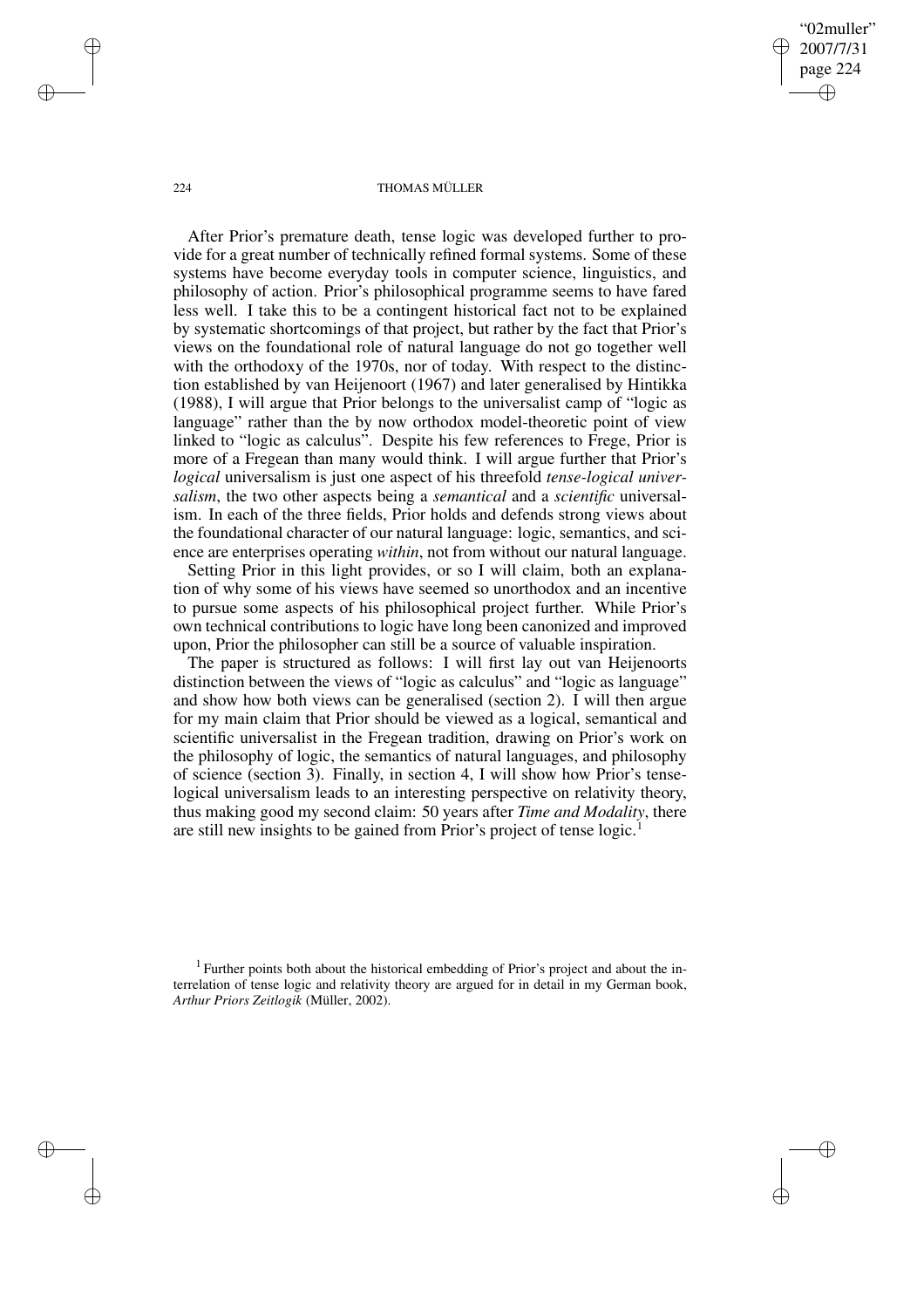## 2. *Logic as calculus and logic as language*

✐

✐

✐

✐

## 2.1. *Historical stage-setting: Frege against the Booleans*

Formal logic, embodying the idea that logic could somehow benefit from the practices of mathematics, was started in the mid-19th century. Early on, two differing approaches were present. Boole wanted to treat logic as a branch of mathematics, not philosophy (cf. Boole, 1847, 13), describing his goal as follows: "I purpose to establish the Calculus of Logic, and [. . .] I claim for it a place among the acknowledged forms of mathematical analysis" (Boole, 1847, 3). Frege (1879), on the other hand, favoured a different understanding of the interrelation between mathematics and logic. According to Frege, logic was concerned with the most general laws of truth, and thus, was also a prerequisite for a clear understanding of mathematics. Thus the various branches of mathematics could at best provide hints for the proper development of logic, but it was out of the question to treat logic itself as a branch of mathematics.<sup>2</sup> Thus the subtitle of Frege's *Begriffsschrift* speaks of a formal language *modelled after* the language of arithmetics, not of the subsumption of logic under mathematics like Boole.

The widespread acceptance of the Boolean position, also in Germany (especially due to Ernst Schröder), was one of the main reasons why Frege's groundbreaking work was almost completely ignored until much later.<sup>3</sup> With the conflict between Frege and the Boolean tradition, the two different conceptions of "logic as calculus" and "logic as language", as van Heijenoort (1967) later called them, were first present on the historical scene. Quite a number of debates in the history of logic can be fruitfully analysed in these or related terms. One of the key features of many of these debates is that both sides appear to be talking past each other, often failing to take the arguments of the other side seriously. This is, e.g., the case for the next debate in which Frege was involved, the one with Hilbert about the foundations of geometry.

Hilbert's *Grundlagen der Geometrie* (1899) marks a turning point towards the axiomatic practice of implicit definitions that is characteristic of much of modern mathematics. Hilbert's project can be coherently reconstructed in terms of the conception of "logic as calculus": Uninterpreted axioms are laid

 $2$  Rather, according to Frege's logicist thesis, mathematics should be viewed as a branch of logic. However, Frege's — ultimately unsuccessful — attempts at establishing logicism are independent from his views on the nature of logic.

 $3$  The single more visible reaction to Frege's publication, a review by Schröder (1880), was quite negative: from a Boolean point of view, Frege's work appeared to be too complicated and ultimately superfluous. Frege tried, unsuccessfully, to point to the misunderstandings involved. For further historical discussion, cf. Sluga (1987).

"02muller" 2007/7/31 page 225

✐

✐

✐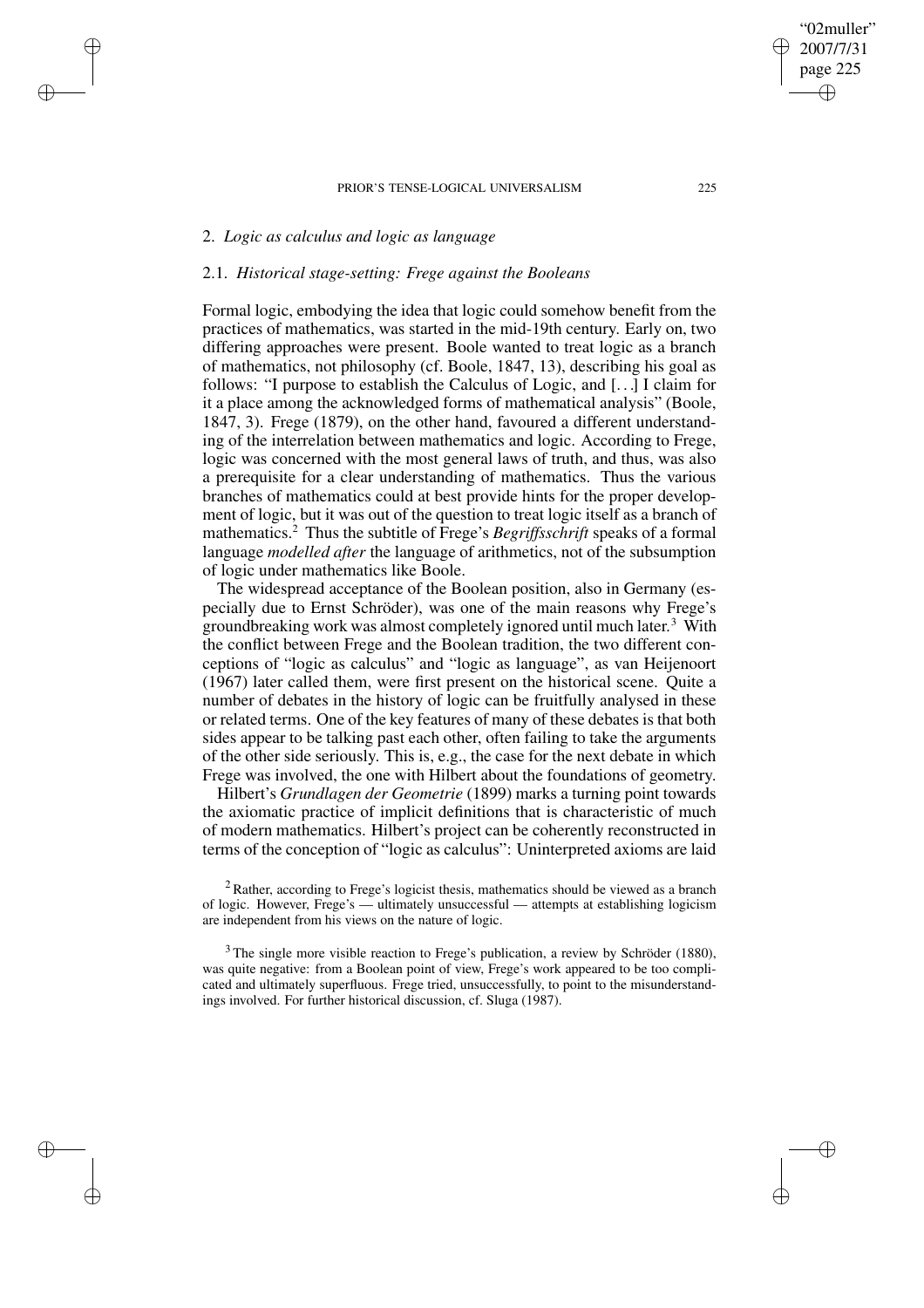"02muller" 2007/7/31 page 226 ✐ ✐

✐

✐

#### 226 THOMAS MÜLLER

down, and questions of consistency and independence can be tackled by giving various interpretations for the terms occurring in the axioms. Hilbert's own exposition is however not as clear as one might wish: He starts by claiming to analyse spatial intuition, but then conducts formal constructions using the real numbers. Frege initiated an exchange of letters in which he was quick to point out that Hilbert's use of the word "axiom" appeared shaky: On the one hand, Hilbert wanted the axioms to have geometrical content; on the other hand, the content he gave them was clearly not geometrical. Frege's critique led to a number of changes in Hilbert's terminology, but no full consensus was reached. Despite voices that try to put the blame for this on Frege's alleged incompetence,<sup>4</sup> it appears to be more appropriate to view the Frege-Hilbert controversy as a fundamental clash between the "logic as language" conception of natural language as the starting point of all formal investigations, and the conception of "logic as calculus", which presupposes a reinterpretable or even an uninterpreted language to start with.<sup>5</sup>

## 2.2. *Generalising the distinction*

Van Heijenoort himself took the distinction between "logic as calculus" and "logic as language" to fade away after the first decades of the 20th century (cf. van Heijenoort, 1967, 328). However, subsequently it has been noted that van Heijenoort's classification can be generalised and then applied fruitfully to many later debates in the philosophy of logic and in other fields of philosophy. For this broader conception it is useful to separate two aspects of Frege's conception of logic. One is that contrary to some of his contemporaries, Frege takes a formal language to be a clarified fragment of our *interpreted* natural language,<sup>6</sup> not an uninterpreted formal calculus. The second aspect of Frege's conception of logic is that our language is the basis of all argumentation, and thus there cannot really be a metalanguage point of view. This has two related consequences. One is that there remains little motivation for building up a formal metatheory, the other is that model-theoretic semantics cannot do any real foundational work. All of the mentioned aspects of Frege's view show up in Prior's writings, sometimes blended together as in Frege, sometimes more neatly separated. We will make this explicit below in commenting on Prior's attitude.

 ${}^{4}$  Cf., e.g., Hintikka (1988, 7).

 $<sup>5</sup>$  For a similar assessment, and for more details about the Frege-Hilbert-debate, cf., e.g.,</sup> Demopoulos (1994); Blanchette (1996); Rusnock (1995). Cf. also Hodges (1986, 141).

 $6$  Drawing a parallel to the similar views of Peano's, Hodges (1986, 143) calls formal languages that are conceived of in this way, "Frege-Peano-languages".

✐

✐

✐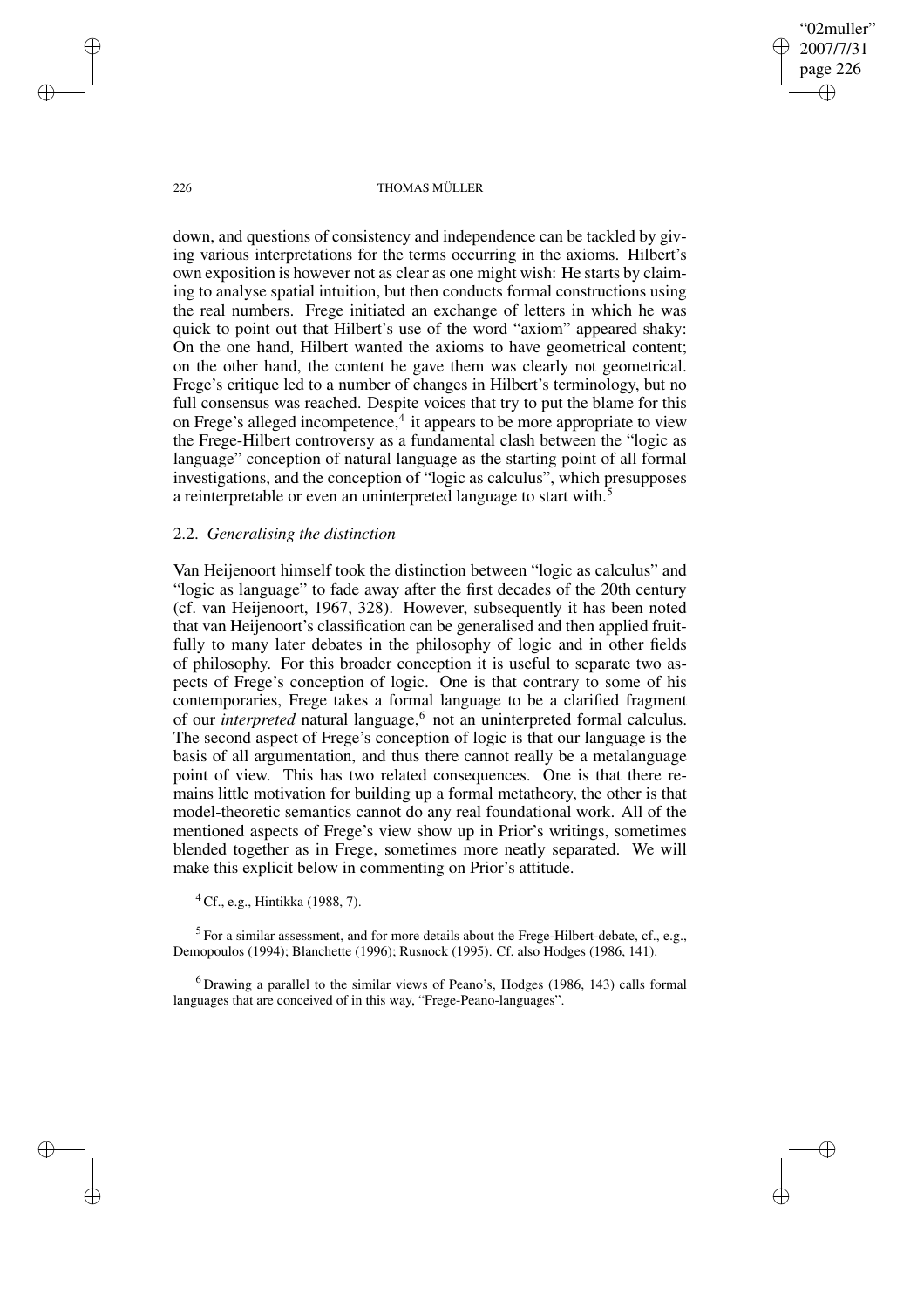Van Heijenoort's terminology is perhaps too suggestive of the divide between assuming an interpreted vs. an uninterpreted logical language. That once was an important issue, but it appears fair to say that the formalist doctrine of an uninterpreted formal language has little appeal today. A different terminology would therefore be useful. Hintikka (1988, 1) has suggested an alternative terminology for a generalisation of van Heijenoort's distinction: he speaks of the divide between "universalism" (language as the universal medium; logic as language) vs. the "model-theoretic conception" (logic as calculus).<sup>7</sup> I will mostly follow Hintikka's suggestion with respect to the first camp, and I will alternate between the two names for the second camp. — The general picture is as follows:

# 2.2.1. *Logic as language (the universalist conception)*

✐

✐

✐

✐

According to that view, logic is primarily a tool for making finer distinctions *within* our natural language than is normally possible. Frege brings out this point when he compares logic with a microscope: Using a microscope presupposes using our eyes, and a microscope is not appropriate for all investigations. However, when it is appropriate, it can lead to astonishing insights (cf. Frege, 1879, XI). Logic is an extension of our native language, not something alien to it. When we conduct logic, we do not cease to speak our language, we just refine it. This means that the expressions used in logic already have a meaning. Of course, some clarifications are possible, but only within an hermeneutic process that starts from the way we talk and use the expressions in questions (cf. Frege, 1979, 207). There is no metalanguage point of view that could be used for foundational purposes.

# 2.2.2. *Logic as calculus (the model-theoretic conception)*

The conception of logic as calculus compares a logical language with an abstract structure such as those, e.g., studied in algebra. A formal language by itself does not have a meaning — or if it does, that meaning is not fixed, but can be changed in a global way. Before a formal logical language is applied, there is a step of interpretation assigning meaning to expressions. Asking for the meaning of an expression prior to interpretation is, according to this conception, like asking what is "the" neutral element of group theory: there is the neutral element of group  $G_1$ , the neutral element of  $G_2$ , and so forth, but it does not make sense to ask about "the" neutral element.<sup>8</sup> A

 $7$  Cf. also Hintikka and Hintikka (1986, Chap. 1).

<sup>8</sup> Hodges (1986) draws a useful parallel to indexical expressions: Asking what "the" neutral element of group theory was outside the context of considering a specific group would be like asking where, of all places, "here" *really* was.

"02muller" 2007/7/31 page 227

✐

✐

✐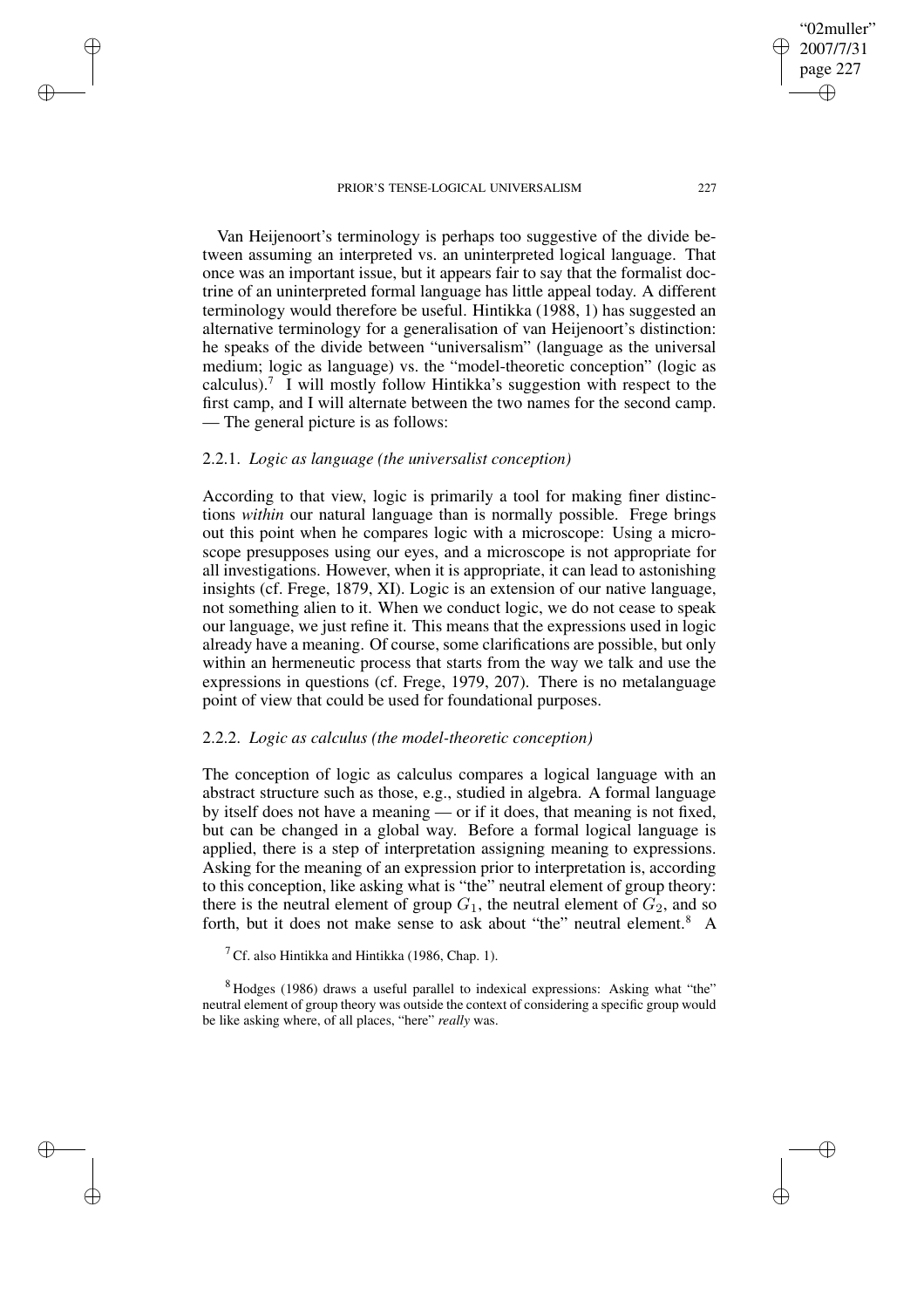## "02muller" 2007/7/31 page 228 ✐ ✐

✐

✐

#### 228 THOMAS MÜLLER

metalanguage point of view is available, and from this point of view, various languages can be studied formally.

# 2.2.3. *The crucial difference*

The real bone of contention between the two conceptions of logic is whether one can somehow "escape" natural language in describing a formal logical language. Proponents of "logic as calculus" answer in the affirmative, pointing to the practice of mathematics, which supplies meaning for formal languages from a point of view that apparently lies outside of natural language. Universalists, however, deny this, pointing out that *even describing* the practice of mathematics is itself an activity presupposing our natural language.

As far as ongoing debates are concerned, the distinction perhaps comes out best in different analyses of indexical expressions. From a universalist point of view, indexicals are an irreducible feature of our language; there appears to be little hope of providing more than, perhaps, translations among indexical expressions to elucidate the way they work. From a model-theoretic point of view, the situation is wholly different: given a metalanguage point of view, one can talk about "truth at an index" and thus give truth conditions for sentences containing indexicals. The issue is how much is gained by this move. There can be no doubt that there is a technical gain, but there may be a metaphysical loss since one has to posit a set of indexes (times, worlds) with perhaps unclear ontological status. Prior's position in this respect is especially interesting, since he apparently manages to get the best of both worlds (cf. section 3.1.3 below).

In the context of this paper, my aim is not to argue for or against any of the two positions that I have sketched. However, it is important to note that a failure to take seriously an author's reliance on the conception of "logic as language" does not only endanger that author's discussions with his contemporaries, but also the later historical appraisal of debates. As the conception of "logic as calculus", embodied in model-theoretic semantics for formal languages à la Tarski, has become orthodoxy, many writers have ahistorically treated historical writings as presupposing that understanding of logic when in fact the authors were committed to the view of "logic as language". Frege has often been the victim of such misunderstanding, not just as concerns his debate with Hilbert.<sup>9</sup>

 $9^9$  Cf., e.g., Sluga (1980, 180f.) and Blanchette (1996) for a criticism of Dummett's reading of Frege.

✐

✐

✐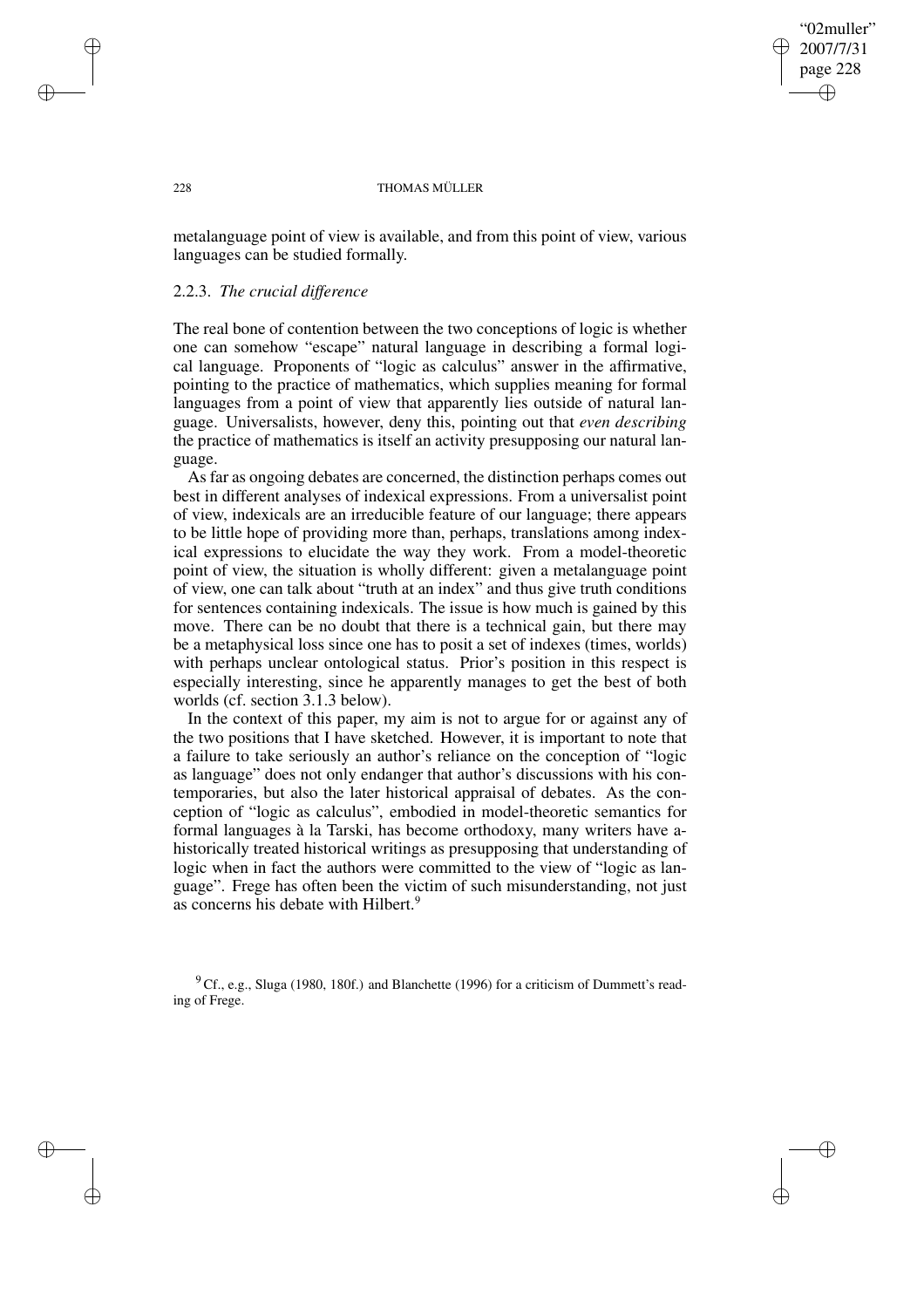In connection with Prior's project of tense logic it is crucial, both for an adequate historical assessment and for the prospects of deriving philosophical inspiration from his work, to view Prior as belonging to the universalist camp of "logic as language". In the following section I will substantiate this claim.

## 3. *Prior on logic, language, and science*

✐

✐

✐

✐

Prior is certainly not much of a Fregean. It is true that Prior's work does contain a number of references to Frege, including explicit praise for Frege's method of analysis (Prior, 1971, 52). Still, it appears fair to say that in most places, "Frege" is used merely as a label for a theory that takes sentences to refer to truth-values (e.g., Prior, 1957b, 71 and 1971, 50), and some of Prior's knowledge of Frege may have come from secondary sources (e.g., through Church). It would appear doubtful to name Frege as a major source of inspiration for Prior's views about logic and semantics. Despite this, it is striking how close Prior and Frege are with respect to a number of foundational issues: both subscribe to, and defend, the universalist conception of "logic as language".

Many of the basic intuitions and convictions that may lead one to that conception are shared by philosophers who would shy away from logic altogether: e.g., a sense for the richness of ordinary language and the many informal ways of argumentation that we are capable of. Prior certainly believed in the richness of ordinary discourse, but he also believed that that should not keep one from trying to formalise as much as possible; both aspects were important.<sup>10</sup> These two aspects are however not easy to reconcile. Accordingly, Prior was often under attack from two sides. Slater remarks: "On the one hand Prior had to fight the natural language philosophers, who disliked his regimentation and rigour; but on the other hand he had to fight the pure formalists, who disliked the metaphysical import Prior took his work to have" (Slater, 1994, 2).

Despite all challenges, Prior held firmly on to his view of "logic as language". Prior's commitment to that view will now be made explicit by considering his work in logic (section 3.1), natural language semantics (section 3.2), and the philosophy of science (section 3.3).

✐

 $10^{\circ}$  Cf., e.g., Prior's introduction to his "thank goodness" argument, where he says: "I'm a symbol-man rather than an ordinary-speech man myself, but I can see what the ordinaryspeech men are worried about [...]" (Prior, 1976, 84).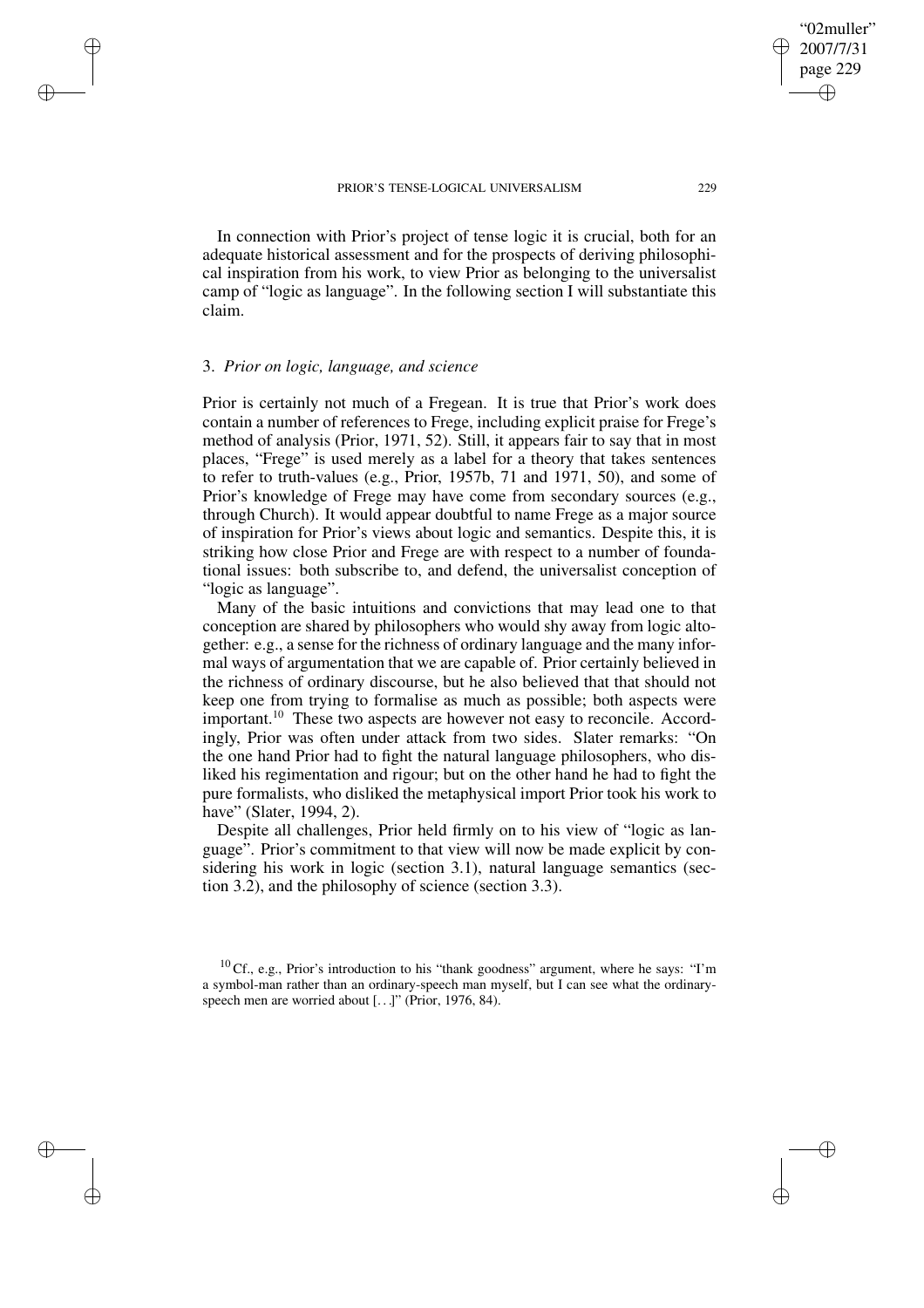"02muller" 2007/7/31 page 230 ✐ ✐

✐

✐

#### 230 THOMAS MÜLLER

# 3.1. *Logic*

As sketched above, Frege's logical universalism means that he sees formal logic as fundamentally of a piece with natural language. Prior holds the same view. This comes out very clearly through at least three different claims that Prior defends. The first two mostly pertain to the question of whether logic is a purely formal enterprise or an investigation of our interpreted language. The last issue is more directly about the model-theoretic viewpoint.

## 3.1.1. *What is logic?*

In his article "What is logic?", published posthumously, Prior considers various ways of delineating the field of logic.<sup>11</sup> First he considers the view that "logically true statements are ones which owe their truth entirely to the way in which we have chosen to speak" (Prior, 1976, 123). That view is closely tied to a formalist approach to logic, according to which logic is formal symbol manipulation operating with symbols that initially do not have a meaning. Prior calls that view "a muddle" (ibid.) and points out that meanings just won't stick to formal symbols arbitrarily. In substantiating his assessment, he reiterates a point of Frege's about the primacy of natural language: one can of course sharpen the meaning of certain words, such as "If" but only if "there *is* a way of using the word 'If' " (124). Natural language comes first, and it is the basis for any agreement about the use of words. Clarification of meaning is an hermeneutic process operating within natural language, not an assignment of meaning "from nowhere". Prior thus clearly denies the possibility of a metalinguistic point of view that would allow an arbitrary assignment of meaning.

In his own conception, Prior distinguishes "a strict and a loose sense" of the term "logic" (128): In the strict sense, logic is only about "implication and universality; in a looser sense, it concerns itself with principles of inference generally, in all sorts of fields" (ibid.). In the end, it may be more or less fruitful to study "the logic" of some field — "some subjects do in fact have more order, more structure, more form, than others [. . .] and in these cases it is more proper than in others to speak of a 'logic' of the thing" (129). Tense logic is a worthwhile enterprise because the system of tenses exhibits a high degree of structure; a "logic of biology", on the other hand, seems to be a more doubtful project (129). Ultimately, one has to "try it out and see what happens" (ibid.). Just like natural language itself, Prior views logic as an historically developing human endeavour. This is the natural approach for

 $11$  In the article, Prior expands on material already contained in his logic textbook (Prior, 1962, 215–220).

✐

✐

✐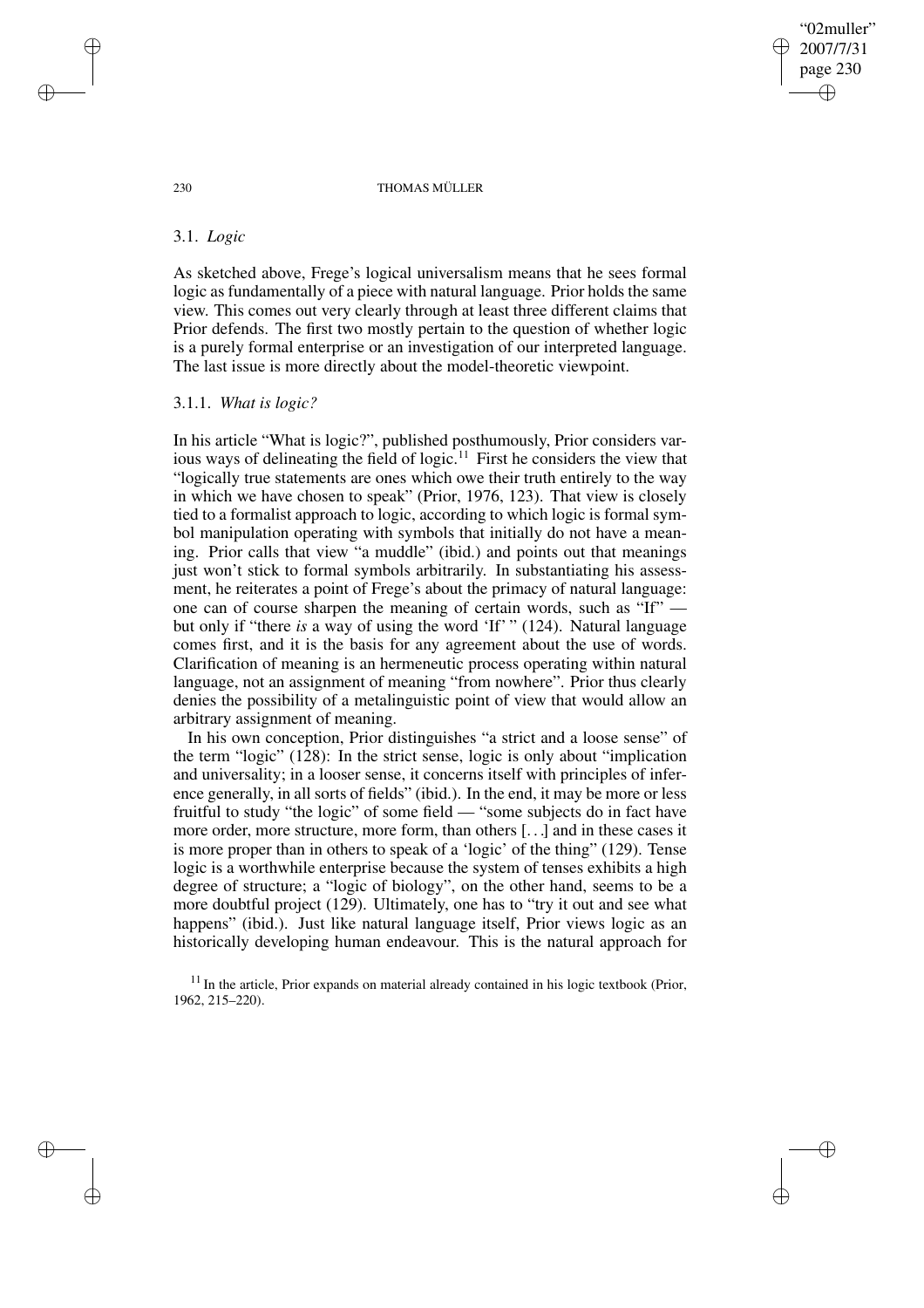the universalist, but it can hardly be made sense of by someone subscribing to "logic as calculus".

## 3.1.2. *Against formal rules: Tonk*

✐

✐

✐

✐

A debate in the early 1960s brings out further material that shows Prior's commitment to "logic as language" and interpreted formal languages. His article "The runabout inference-ticket" (Prior, 1976, 85–87), refined and defended in "Conjunction and contonktion revisited" (ibid., 159–164), gives a decisive, though hotly debated argument against a formalistic understanding of the logical operators.

The historical setting of Prior's argument is as follows:<sup>12</sup> With respect to operators like "and" and "or", Kneale (1956, 257) held that "[t]he special rules [. . .] determine the sense of the signs completely by fixing their roles in argument". Thus, once one knows how to employ the operators in inferences syntactically, one knows all there is to know about their semantics. Prior gives a precise definition of "and" according to this conception and then puts forth his challenge: In a completely parallel fashion, he is able to define an operator "tonk" as follows:

Its meaning is completely given by the rules that (i) from any statement P we can infer any statement formed by joining P to any statement Q by 'tonk' (which compound statement we hereafter describe as 'the statement P-tonk-Q'), and that (ii) from any 'contonktive' statement P-tonk-Q we can infer the contained statement Q. (Prior, 1976, 86)

The presence of that operator will of course trivialise any formal system, allowing one to infer Q from P in just two steps; Prior's example is to derive " $2 + 2 = 5$ " (Q) from " $2 + 2 = 4$ " (P) via (i) followed by (ii).

From the point of view of Prior's universalism, the diagnosis of this fatality is quite simple. Of course somebody can employ a definition like the one given above, in a legitimate case like "and", as a means of "putting people on the track of the meaning of a word" — Prior acknowledges that this means is often "the best we have" (Prior, 1976, 160). However, such definitions can only put us on the track of something if that something is already there, i.e., if our natural language already contains a word (such as "and") answering

"02muller" 2007/7/31 page 231

✐

✐

✐

 $12$  While Kneale is the primary target of "The runabout inference-ticket", Prior already developed the nucleus of his argument in his review of Tarski's collected writings (Prior, 1957a, 405f.), there directed against Popper's idea of a "logic without assumptions" (Popper, 1947).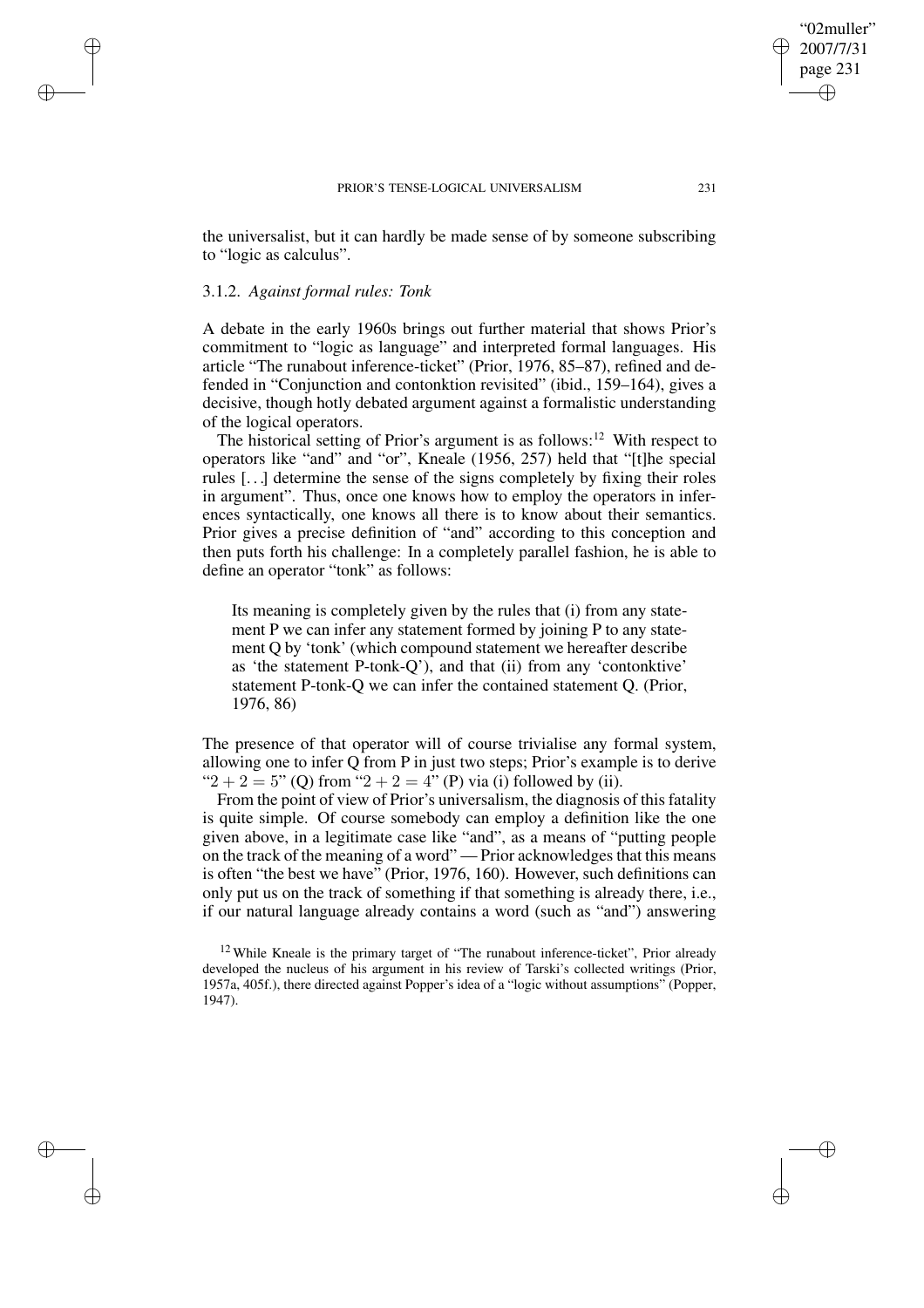## "02muller" 2007/7/31 page 232 ✐ ✐

✐

✐

#### 232 THOMAS MÜLLER

to the definition. If there is no such word (as in the case of "tonk"), "we are being led up a tree" (Prior, 1976, 163). The attempt at *introducing* a significant sign by formal definitions is doomed: for the universalist, the signs already have a meaning; if they don't, no formal definition can supply one.

Prior draws a sharp distinction between a "symbolic game", in which one can lay down any rules one pleases, and significant language, in which sentences already have a meaning. The purported definition of "tonk" is perfectly legitimate for a symbolic game,<sup> $13$ </sup> but it is illegitimate for *logic*, which is after all concerned with meaningful sentences:

In a symbolic game, [. . .] we can just *decree* that a couple of wffs [well-formed formulae] with a sign between them is another wff, and lay down what rules we please for this newcomer; and after that there are no more questions to ask. But no one can *make* an expression consisting of two significant sentences joined by 'and' or 'or' or 'tonk' into a significant sentence just by (a) saying that it is one, and (b) giving us 'permission' to utter certain other sentences before or after it and insert a few 'therefores'. And if a man who does this says, further, that if we go through these permitted motions we shall never get into trouble (in particular, that we shall never pass from truth to falsehood), we have the right, and would be wise, [. . .] to try and check up on it. Sometimes checking up on it with the associated sentences whose truth-values we know (because we already understand them) will be enough to make it plain that we are being led up a tree. (This is the case with 'tonk'). (Prior, 1976, 163)

Logic is concerned with inference; it is not a symbolic game. Thus, meaningfulness is a prerequisite for logic: "only what already has a meaning can be inferred from anything, or have anything inferred from it" (Prior, 1976, 159).

Accordingly, Prior holds that the use of "inference" by subscribers to a formalistic understanding of logic rests on equivocation and wishful thinking:

'Inference' in the sense of a permitted transformation of wffs in a purely symbolic game neither presupposes meaning nor gives it. For here the permitted moves are framed entirely in terms of the design of the symbols, independently of their interpretation. [. . .] But to

 $13$  Even though, as Prior notes, "such a game would be rather less interesting to play than noughts-and-crosses", allowing one to infer anything from anything (Prior, 1976, 160).

✐

✐

✐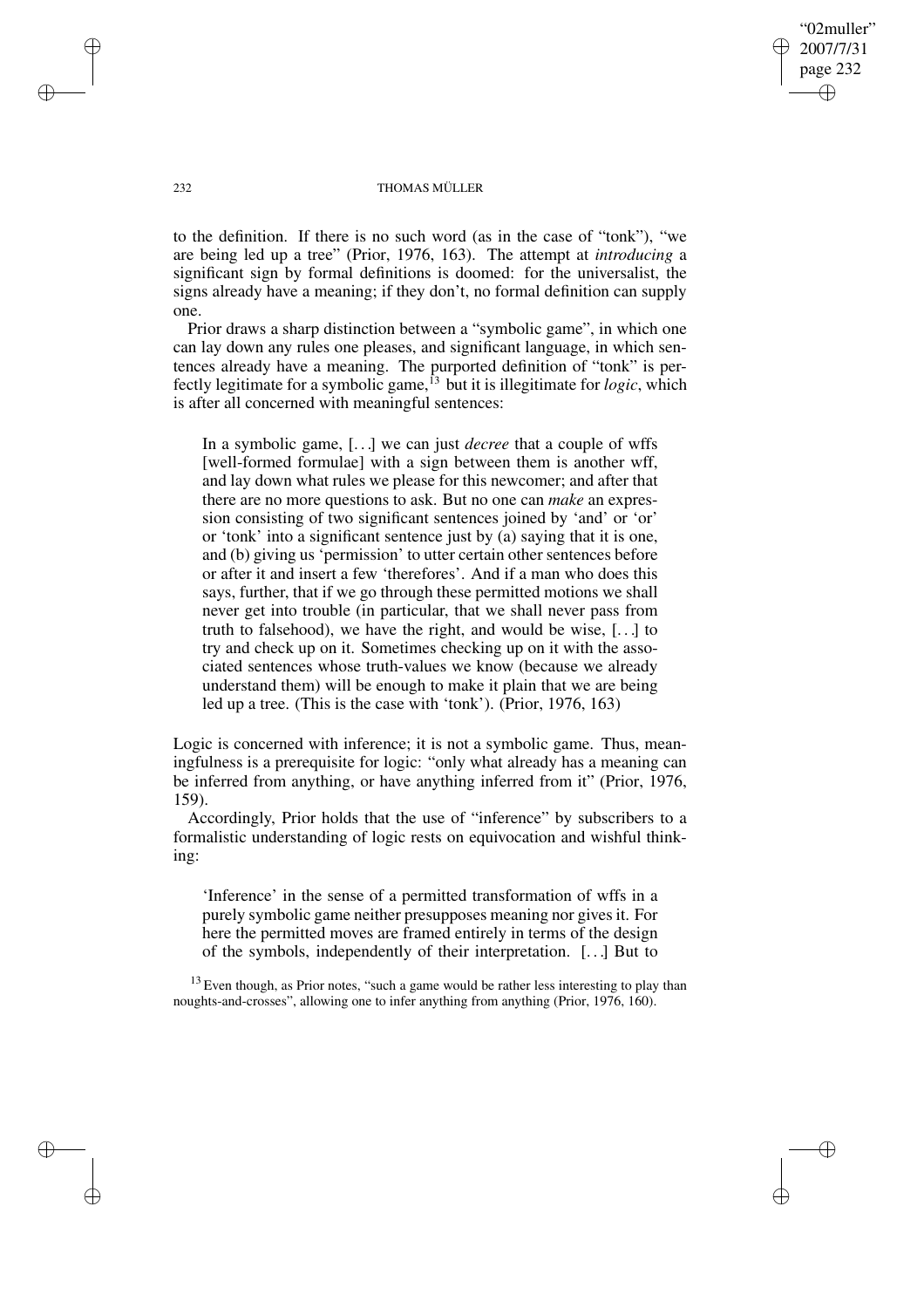✐

✐

✐

✐

believe that anything of this sort can take us beyond the symbols to their meaning, is to believe in magic. (Prior, 1976, 159f.)

The lesson that Prior would like to draw is clear: Logic operates within the already meaningful realm of ordinary discourse, just formalising what is already there. This is exactly Frege's idea of "logic as language". By providing his "tonk" argument, Prior poses a challenge to the alternative view of "logic as calculus": subscribers to that idea must find a means of ruling out the addition of "tonk" to their formal language. Prior suggests that this cannot be done independently of (universalist) considerations of meaning. As far as I can see, this argument of Prior's in favour of universalism seems to stand unrefuted.<sup>14</sup>

## 3.1.3. *Model-theoretic semantics from a universalist perspective*

Perhaps the most impressive sign of Prior's commitment to logical universalism is his reaction to, and reinterpretation of, the methods of model-theoretic semantics for temporal and modal logics. In this line of argumentation, Prior does not just oppose the now perhaps obsolete assumption of uninterpreted formal languages, but takes a stance that pertains to the current discussion about the fundamentals of temporal and modal semantics.

Prior was among the first discoverers of the so-called Kripke semantics (relational semantics) for temporal and modal logics.<sup>15</sup> He thus knew about the power of these methods. The idea of relational semantics is to interpret modal or temporal operators as quantifiers over so-called possible worlds in a relational structure called a frame. Thus, "necessarily  $\phi$ " is true at a world w if and only if  $\phi$  is true at all worlds related to w, and "possibly  $\phi$ " is similarly interpreted by means of existential quantification. There are wellknown correspondences between properties of the relation in a frame and modal formulae valid in models based on that frame; e.g., reflexive frames support the axiom schema "if necessarily  $\phi$ , then  $\phi$ ".

From the model-theoretic point of view, relational semantics is just what semantics should be like. Initially, there is a meaningless modal calculus containing, apart from classical logic, two new operators. Through a step of interpretation that is not part of the formal system, these operators, along

"02muller" 2007/7/31 page 233

✐

✐

✐

 $14$  Early praise for "tonk" came, e.g., from Belnap (1962), who opposed his views but still called Prior's paper "a gem"; this assessment is reinforced by Sundholm (1986, 486). Cf. also Martin-Löf (1987).

<sup>&</sup>lt;sup>15</sup> Cf. Goldblatt (2005) and Copeland (2002) for historical details. Cf. also Copeland  $(1996, 10-15)$ .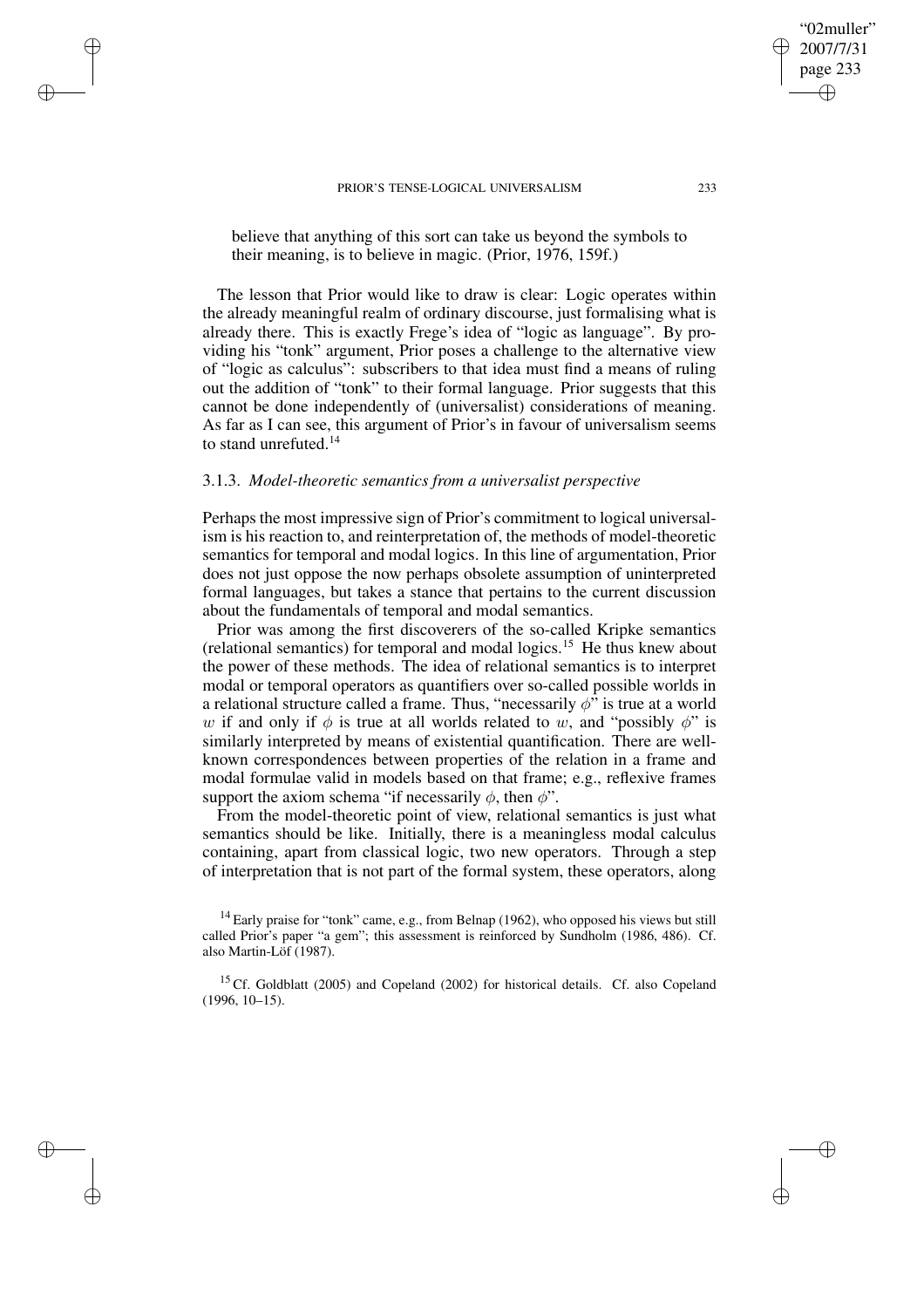"02muller" 2007/7/31 page 234 ✐ ✐

✐

✐

#### 234 THOMAS MÜLLER

with everything else, are assigned a meaning via the inductive clauses of relational semantics. From the same point of view that one takes on for the step of interpretation, one can then also ask metasystematic questions about the relation between the syntactic side of the formal language (with its proof theory) and the semantical side (with its notion of validity and logical consequence). That point of view is also a natural starting place for investigating the syntactic/semantic correspondence between axioms and properties of frames pointed to above. It all falls into place quite naturally.

As a logical universalist, Prior cannot make sense of the point of view from which we purportedly assign a meaning to our logical language. For him, modal logic is just a refined way of normal talk. A coherent universalist picture would thus require one to choose between either discarding the model-theoretic results and techniques, or finding a means of making sense of these results and techniques in terms of "logic as language". Given Prior's insight into the power of model theoretic semantics, simply discarding the technique is out of the question for him.<sup>16</sup> Thus he has to bite the bullet. And this is exactly what he does — in fact, one of his most far-reaching technical projects, which occupied him during much of his last years, is precisely the project of making sense of model-theoretic techniques from a universalist point of view. That work, most of which was published posthumously as the book *Worlds, Times and Selves*, co-authored by Kit Fine (Prior and Fine, 1977), was all but neglected for many years. It has however recently been rediscovered under the name of "hybrid logic", an approach to modal logic that has found many fruitful applications, e.g., in computer science.<sup>17</sup>

While hybrid logic can be, and has been, employed by universalists and model-theoreticians alike, Prior's own view of that enterprise is distinctly universalist. He starts from his assumption of intensional nominalism (cf. Prior, 1976, 190): It is important to take modalities logically seriously (intensionalism), but possible worlds are not respectable entities (nominalism). Thus, it must be possible to replace model-theoretic talk of times and possible worlds and relations between them by metaphysically more respectable talk that takes the tenses or modalities themselves to be primary: "Tenselogic is for me, if I may use the phrase, *metaphysically fundamental* [...]" (Prior and Fine, 1977, 37; Prior's emphasis). Apart from this metaphysical argument, there is also a (universalist) semantical claim that favours Prior's tense-logical reconstruction of model-theoretic semantics: "We understand 'truth in states of affairs' because we understand 'necessarily'; not

<sup>16</sup> Prior acknowledges that "in our technical work, [...] we always turn to 'U-calculi' in which the terminology is decidedly more abstract  $[...]'$  (Prior, 1967, 75) — 'U-calculus' is Prior's name for the theory of relational structures.

 $17$  Cf. Blackburn (2000) for an introduction to the subject and to its applications.

✐

✐

✐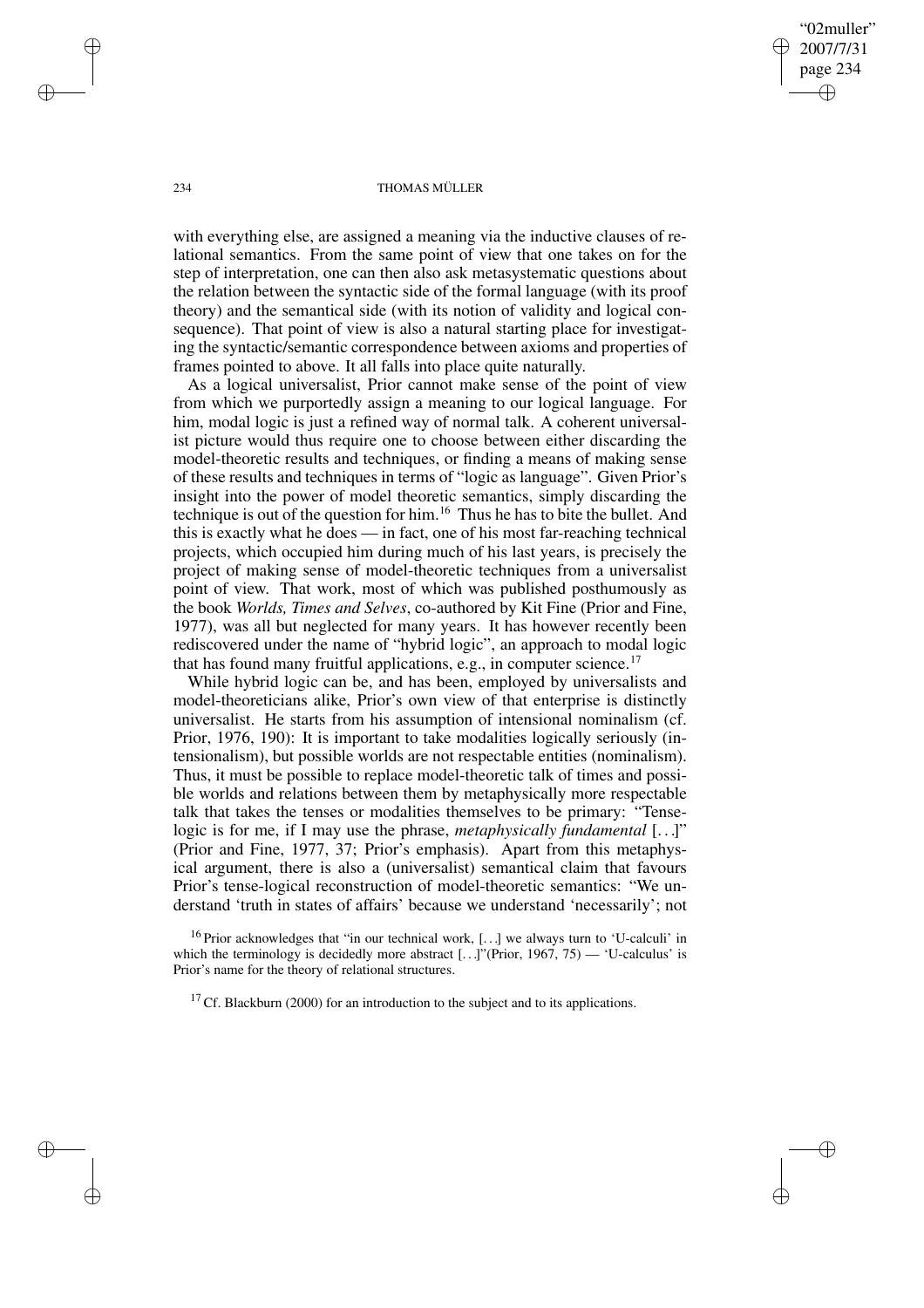*vice versa*" (Prior and Fine, 1977, 54). The parallel to Frege is striking: Just as Frege held that mathematics cannot be the basis of logic since mathematics presupposes logical thinking, so Prior holds that model-theoretic semantics cannot be the basis of modalities since the modalities are primary for our understanding of natural language.

The technical results supporting Prior's reduction of relational semantics to tense logic are somewhat involved and will not be given in any detail here. It must be said that Prior did not achieve all the technical results that would have been required to see his project through. Important first steps are taken in Chapter V and Appendix B.3 of *Past, Present and Future* (Prior, 1967); later material is contained in Prior and Fine (1977). A first full reconstruction of Prior's project, showing that it is in fact feasible, is given by Øhrstrøm (1997); cf. also Øhrstrøm and Hasle (1995, Chap. 2.9).

## 3.1.4. *The absence of metasystematic questions*

✐

✐

✐

✐

A further sign of Prior's universalism is the almost total absence of metasystematic questions from his work. One case in point is his (rather limited) presentation of completeness results in his detailed book on *Formal Logic* quite unlike the material given to students nowadays. At one place where he points to general metatheoretic work by Tarski, he even puts the word "interpretation" in scare quotes (Prior, 1962, 234n.). In a similar vein, he plays down any metaphysical implications of models consisting of instants used in formal completeness proofs for tense logic: "for formal completeness proofs we can [. . .] think of teacups, and for metaphysics we can paraphrase the instants away altogether [. . .]" (Prior and Fine, 1977, 83). Unlike the mainstream modal logicians of the time, Prior appears to be not much interested in questions of soundness and completeness for modal systems — as far as I can see, the only mainstream completeness proof in Prior's published writings occurs in the appendix to *Worlds, Times and Selves*, which was written not by Prior, but by Fine (Prior and Fine, 1977, 164–168).<sup>18</sup>

"02muller" 2007/7/31 page 235

✐

✐

✐

<sup>&</sup>lt;sup>18</sup> Again, the parallel with Frege is striking. From a contemporary (i.e., model-theoretic) point of view, it appears odd that almost four decades elapsed between the formal specification of a proof-theoretic system for propositional and predicate logic (Frege, 1879) and the first completeness proof for the propositional part (the result of Bernays (1926) dates from 1918; Post (1921) is the first published proof). Frege did not consider the question. This is certainly not due to the technical challenges posed by the completeness proof; the best explanation seems to be that within the (at that time) mainstream view of "logic as language", metasystematic questions did not arise (cf. Dreben and van Heijenoort (1986) for a similar assessment).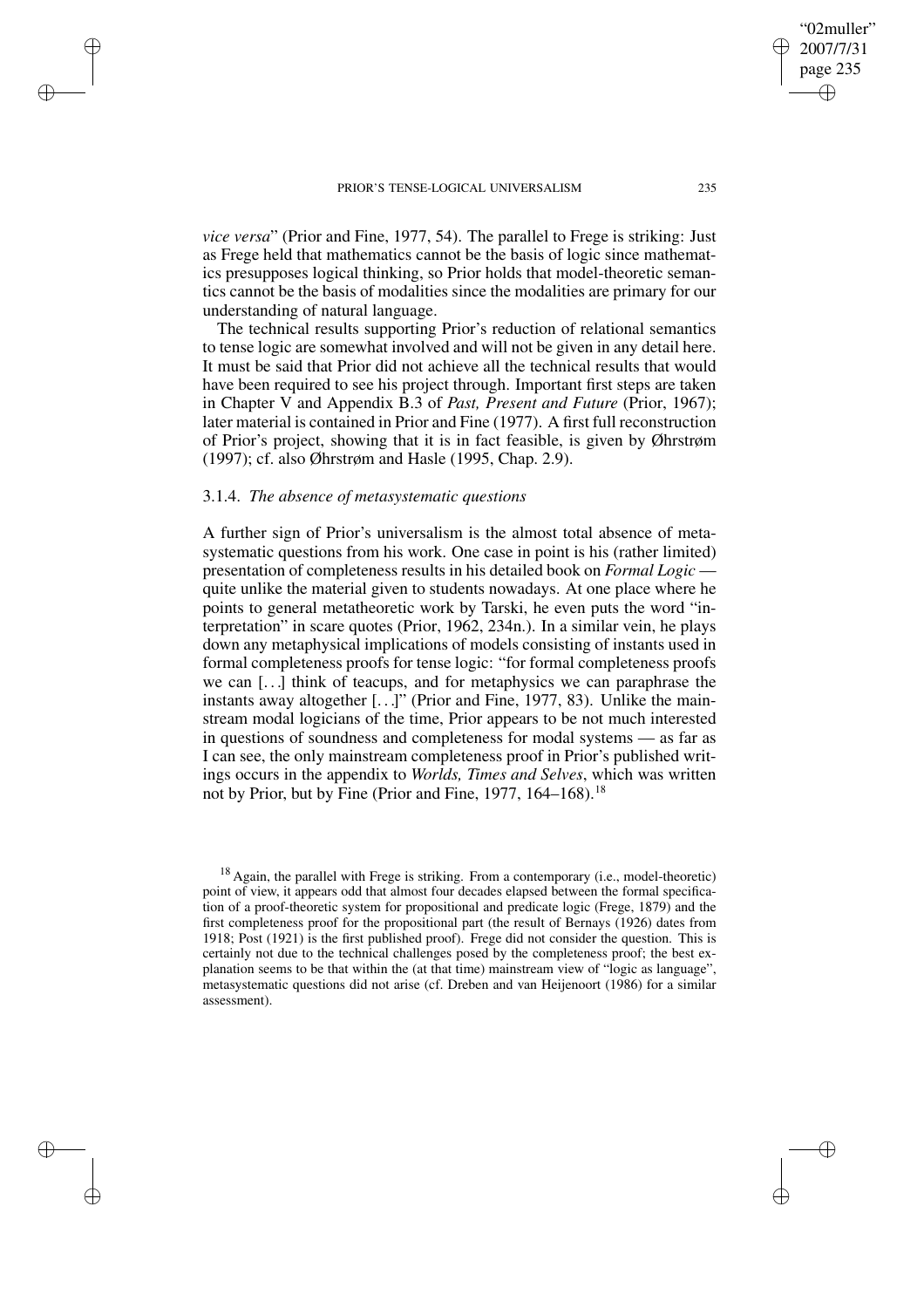"02muller" 2007/7/31 page 236 ✐ ✐

✐

✐

#### 236 THOMAS MÜLLER

## 3.1.5. *Lessons from universalist model theory*

There are two lessons to be drawn from Prior's examination of model-theoretic semantics. Firstly, that aspect of his work shows clearly Prior's deep commitment to the view of "logic as language". He invests a great deal of difficult technical and conceptual work into his project of making sense of universalism, all the time holding firmly on to his conviction that a real clarification of temporal or modal logic can only come from within our natural language, not from some abstract mathematics. Secondly, the episode and its historical continuation show that universalism may be difficult to defend, but in the end, the technical difficulties can be mastered. We will draw a similar lesson from Prior's semantical universalism.

## 3.2. *Language*

✐

✐

✐

✐

Logical universalism is a historically respectable doctrine which, in the hands of Russell, once had been established as the mainstream point of view.<sup>19</sup> In comparison, *semantical* universalism seems to many to be not just less respectable, but even provably wrong.

According to semantical universalism, natural language is the universal medium of inquiry — even when it comes to investigations of the semantics of natural language itself. This view appears to be quite commonsensical after all, *The Journal of Semantics*, which, among other things, deals with the semantics of the English language, is itself written in English, and it is difficult to imagine which other means for dealing with semantics could be available. However, there is an obvious threat to the doctrine of semantical universalism in the form of the liar paradox: One of the things that Tarski showed in his famous paper on "The concept of truth in formalized languages" (Tarski, 1935) is that natural language appears to be inconsistent because it allows for sentences of the type "This sentence is false".<sup>20</sup> Tarski later gave a more thorough analysis of the problem of languages that are able to talk about their own semantics. He claimed that no consistent language can be semantically closed, i.e., no consistent language can contain its own semantics (cf. Tarski, 1944, 672f.). Semantics must therefore

 $19$  Prior even alludes to Russell's universalist slogan, "Logic is about the real world like zoology, only at a more abstract level" (Russell, 1919, 169), when he claims that "Philosophy, including Logic, is not primarily about language, but about the real world" (Prior in Copeland, 1996, 45).

 $20$  Tarski's actual demonstration is more subtle than that, and there are good reasons for such subtleties. For a lucid account that also does justice to the historical setting, cf. Künne (2003, Chap. 4).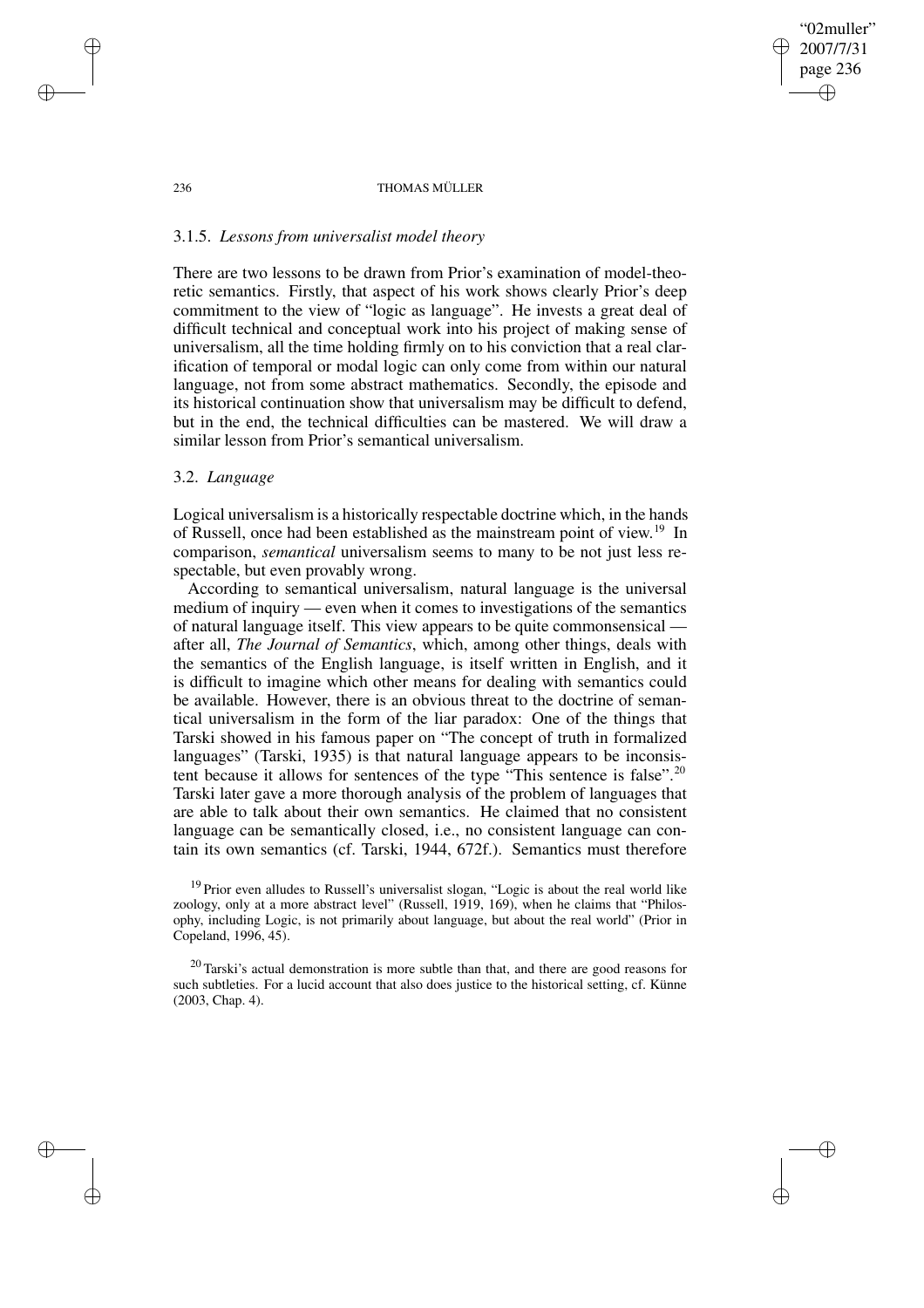✐

✐

✐

✐

be a metalinguistical enterprise. While Tarski held that natural language was generally too fuzzy to allow for precise claims, his guess was "that a language whose structure has been exactly specified and which resembles our everyday language as closely as possible would be inconsistent" (Tarski, 1944, 673). A number of loopholes may remain: the structure of an exact variant of natural language could be different from the structure of a formal language envisaged by Tarski by, e.g., allowing for ineliminable ambiguity or a non-uniform truth predicate. Still, Tarski's verdict appears to rule out semantical universalism once and for all.

Prior's universalist enterprise thus appears to be in a losing position. But just as Prior found within universalism the resources to deal with the challenges of model theory, so he also found a way to deal with Tarski's challenge. Again, Prior wasn't quite able to see his work through to completion — the best he wrote on the subject is contained in the draft of his book *Objects of Thought*, which was published only posthumously (Prior, 1971).<sup>21</sup>

Maybe it is best to quote at length from Prior to give his view of the problem, which already points to his solution to be described below. Under the chapter heading "Tarskian and non-Tarskian semantics", Prior describes the difference between his and Tarski's analysis of the semantic notion of truth as follows:

The truth and falsehood with which Tarski is concerned are genuine properties of genuine objects, namely sentences. The truth and falsehood with which we have been concerned here might be described as properties not of sentences but of propositions; but this means that they are only quasi-properties of quasi-objects, and it might be less misleading to say that we have not been concerned with the adjectives 'true' and 'false' at all but rather with the adverbs 'truly' and 'falsely'. The basic form which Tarski defines is 'The sentence  $S$  is a true one'; the form which we define is not this, but rather 'x says truly (thinks correctly, fears with justification) that  $p'$ . And we define this quite simply as [...] 'x says (thinks, fears) that p; and p'.  $[...]$  From these definitions and ordinary logic we may deduce all such statements as that

(A) If anyone says that snow is white, then he says so truly if and only if snow is white.

From Tarski's definitions and ordinary logic, we may deduce the

"02muller" 2007/7/31 page 237

✐

✐

✐

 $21$  There are parallels to his paper on Buridan on self-reference (Prior, 1976, 130–146). Cf. also Prior (1957a).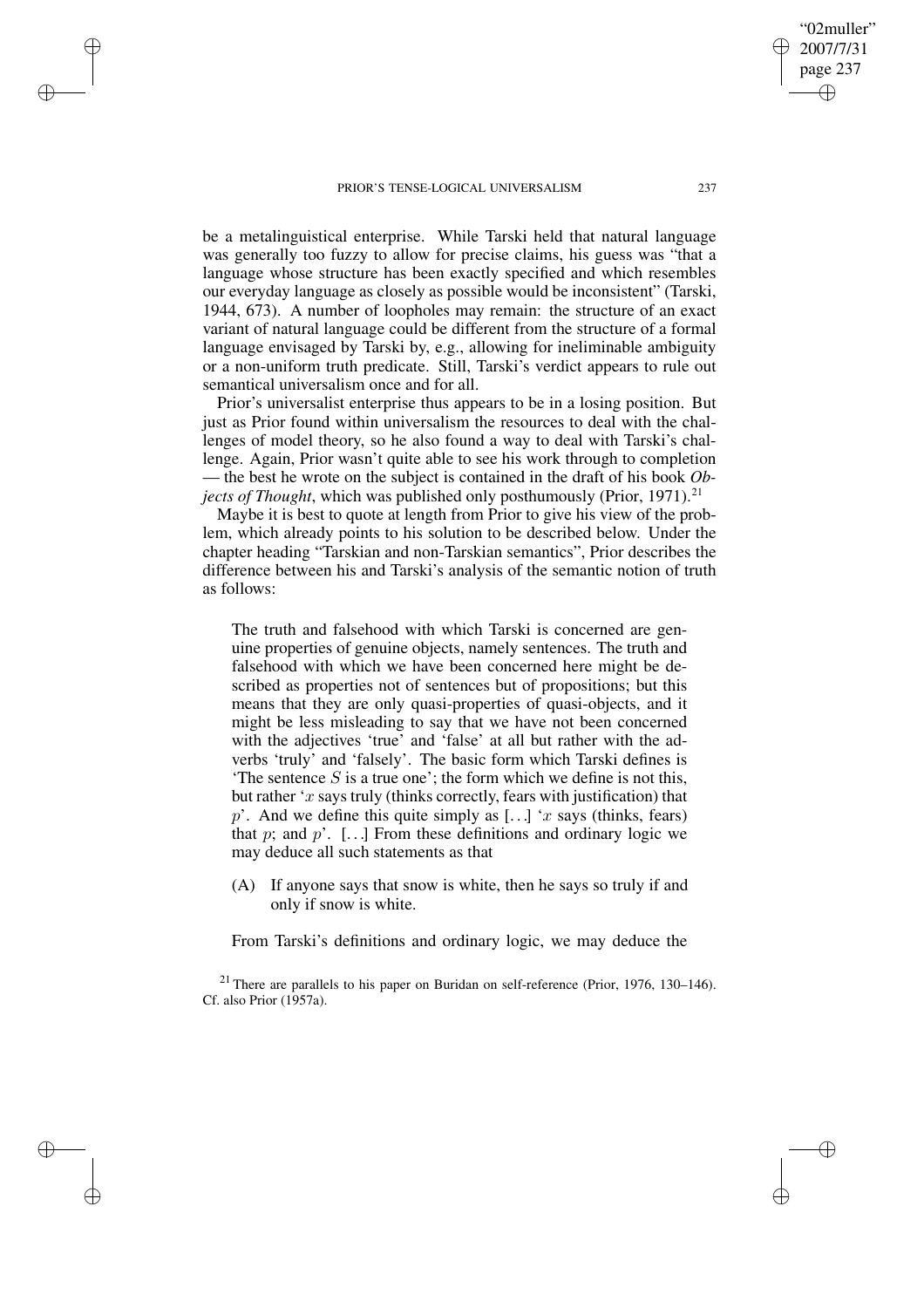#### 238 THOMAS MÜLLER

"02muller" 2007/7/31 page 238

✐

✐

✐

✐

truth of all such statements as

(B) The sentence 'Snow is white' is true if and only if snow is white,

and indeed for him the deducibility of all such statements is a criterion of satisfactoriness for a definition of truth. There may not seem to be that much difference between (A) and (B), but in fact the differences are considerable.

In the first place, there are quotation-marks in  $(B)$  but not in  $(A)$ . These in fact belong to Tarski's informal exposition rather than his rigorous theory; but it is essential to his theory that in sentences of his type (B) the sentence which is *used* in the second clause should be *mentioned* (by name — however the name be formed) in the first. In (A), on the other hand, the sentence 'Snow is white', which is *used* more than once, is not *mentioned* at all (it nowhere goes into quotation-marks, or is spelt, or given a 'Gödel number', or named or designated in any way). (B) is *about* the sentence 'Snow is white', (A) is from beginning to end not about this but about snow. (Prior, 1971, 98f.)

The main difference is thus that Prior views the adverbial forms "truly" and "falsely" as primary, whereas the Tarskian tradition is interested in the *predicates* "true" and "false". Since Tarski's formal results only pertain to the truth-*predicate*, it may well be possible to give a satisfactory semantical analysis of truth that takes the adverbial form "truly" to be primary and that does not rule out languages containing their own semantics.

Prior's definition of the adverbial use of the notion of truth, which he proclaims to be primary in the above quote, is as follows:

x says truly that p if and only if x says that p, and p. (cf. Prior, 1971, 98)

This definition is to be read generally, i.e., with  $x$  and  $p$  quantified universally. Here a first problem may be thought to loom: What kind of quantification is involved? Quantification over persons (in the x position) is generally held to be unproblematic, but what about the propositional quantifier binding the variable  $p$ ? Is that to be read objectually, leading to unwanted ontological commitment to propositions as particulars, or substitutionally, leading to conflict with our natural language in which there simply aren't enough names for all that there is (cf. Quine, 1969, 95)? In fact that is a false alternative.

✐

✐

✐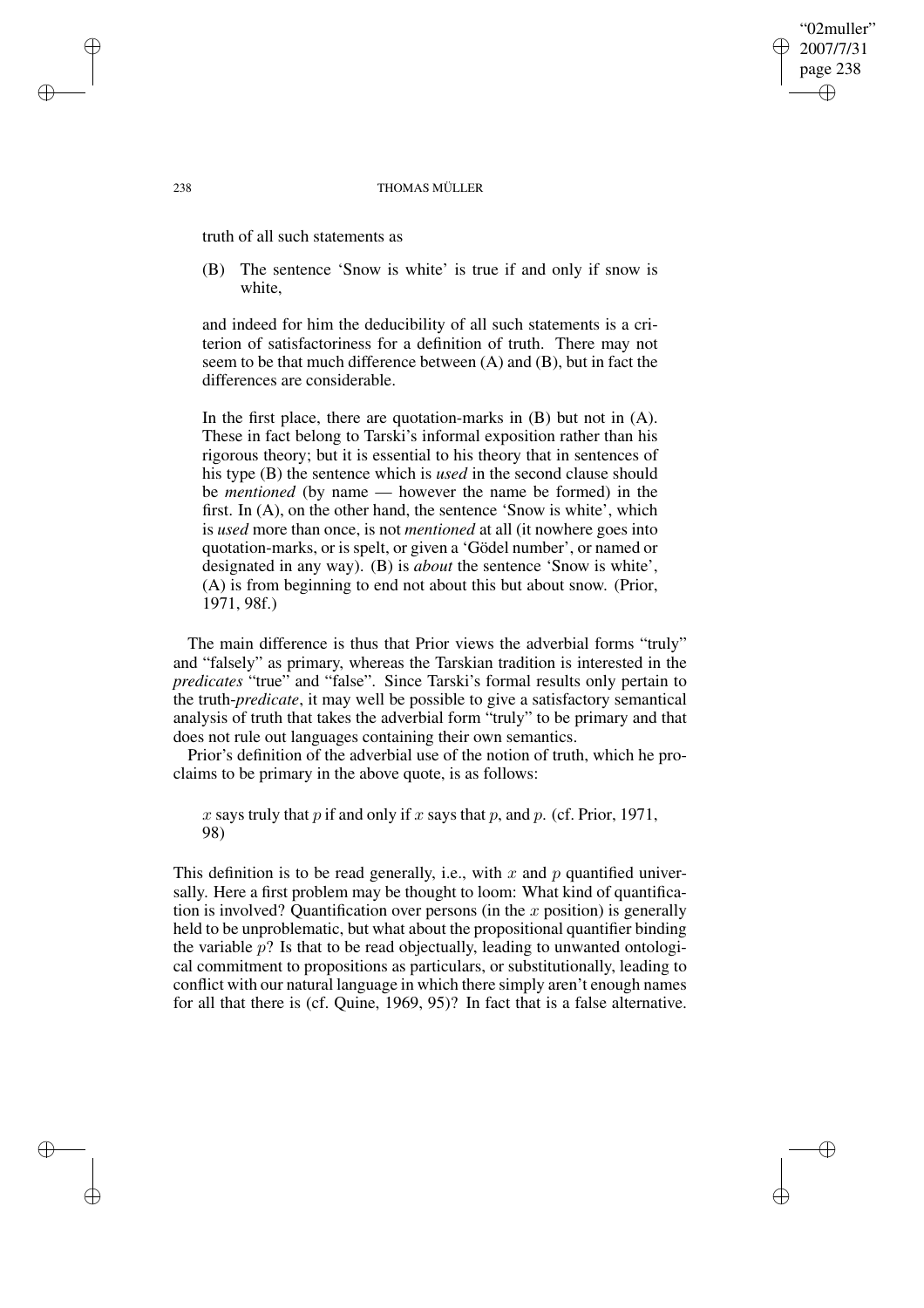✐

✐

✐

✐

From a universalist point of view, the use of propositional quantifiers is as unproblematic as the use of other quantifiers. After all, e.g., the existential quantifier stands for "something", and Prior does "not think that any formal definition of 'something' is either necessary or possible" (Prior, 1971, 35). In the end, any explanation of quantification will have to revert to our means of quantification in natural language.<sup>22</sup> Formally, propositional quantification can thus be modelled after our natural language device for propositional quantification, viz., the use of prosentences like "things are so".<sup>23</sup>

A definition of the adverbial use of "truly" may be useful, but it appears not to cover all cases of our use of the notion of truth. Sometimes we *do* predicate truth of sentences. Prior concedes that point, and he suggests an extension of his adverbial definition given above. The key ingredient in his definition of truth for sentences, over and above propositional quantification, is the operator "... means that ...", which belongs to a useful class of formal devices which are "predicates at one end and connectives at the other" (Prior, 1971, 19), forming a sentence out of a sentence and a name. Prior gives abundant examples of the employment of such devices in natural language (Prior, 1971, 16ff.), thus justifying their use from his universalist perspective. With the help of these formal means, Prior suggests to

[d]efine 'x is a true sentence' as 'x is a sentence, and for all p, if x means that p, then p'. (Prior, 1971, 104)<sup>24</sup>

When compared with Tarski's rather involved definition of truth for sentences in terms of satisfaction (Tarski, 1935), this truth definition appears both concise and easy to understand: rendering the propositional quantifier by prosentences, one can rephrase it as " $x$  is a true sentence iff  $x$  is a sentence, and however x says that things are, thus they are". — But isn't

<sup>22</sup> Cf. Williams (1995, 152): "*Some* use of "some" must be taken as primitive."

 $23$  In discussing this issue, Prior mentions Ramsey and points to examples given by Wittgenstein (cf. Prior, 1971, 37ff.). Some aspects of Prior's suggestion have been taken up by proponents of a "prosentential theory of truth" (Grover et al., 1975; Grover, 1992); cf. also Brandom (1994, 301–306). Terminologically, the difference between the prosentential theory of Grover, Camp and Belnap and Prior's own theory is sometimes blurred. Both Brandom (ibid.) and Williams (1995, 150) use the label "prosentential theory" for what is in fact closer to Prior's original proposal.

 $24$  Prior's definition is a close relative of the "modest conception of truth" championed by Künne in his book on *Conceptions of Truth* (Künne, 2003). He claims that "Prior gets things exactly right" (347) — even though his own reconstruction has an existential quantifier in place of Prior's universal one. Cf. Künne (2003, Chap. 6) for a detailed discussion, which also tracks down the original Polish sources of many of the ideas involved.

"02muller" 2007/7/31 page 239

✐

✐

✐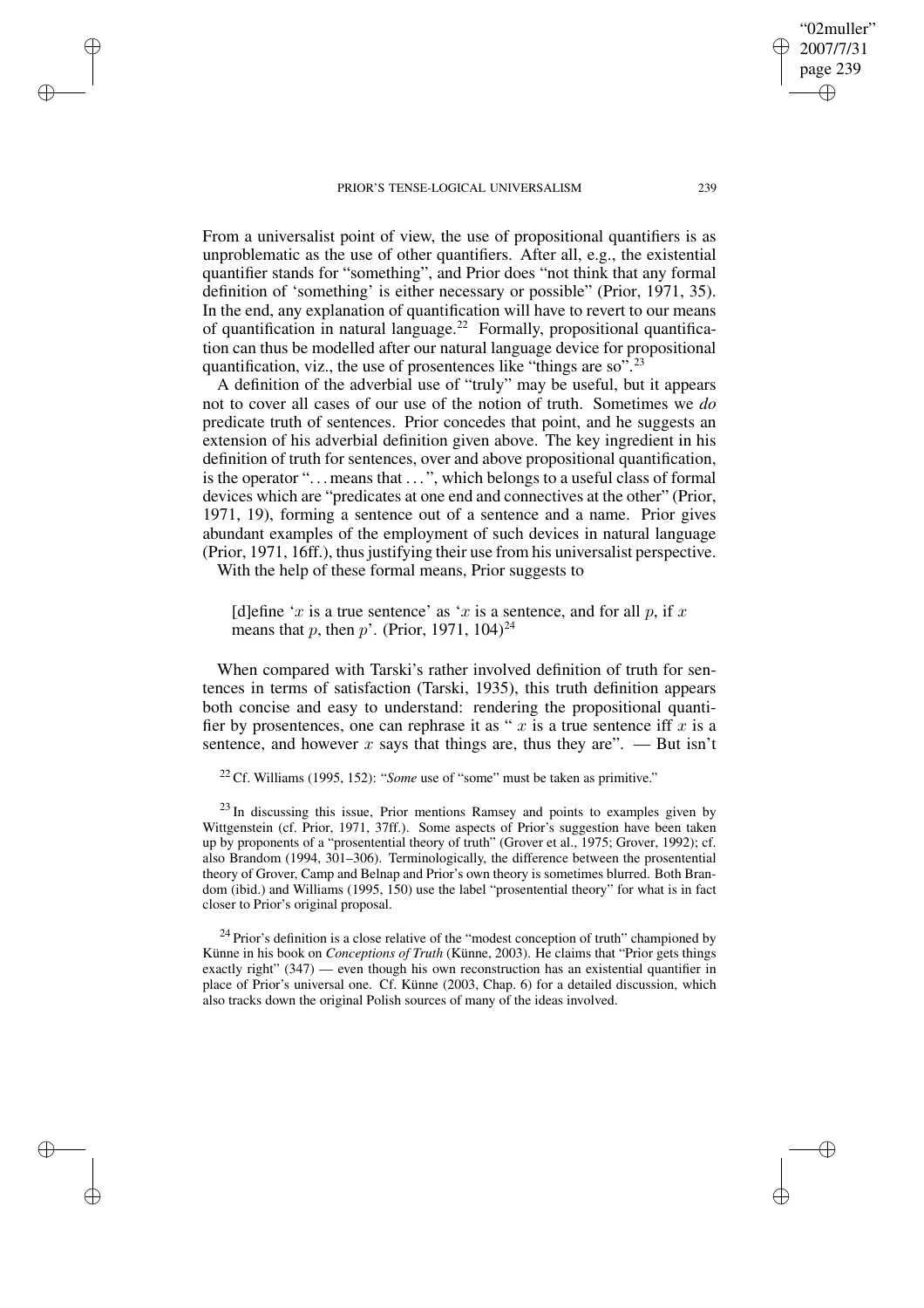"02muller" 2007/7/31 page 240 ✐ ✐

✐

✐

## 240 THOMAS MÜLLER

this a Pyrrhic victory for the universalist? After all, Tarski's formal result about the inconsistency of semantically closed formal languages threatens: in virtue of the truth definition given above, our language appears to contain its own truth-*predicate* after all.

In fact, if one goes through Tarski's derivation of a liar-type contradiction in detail, one ends up with the following diagnosis: $25$  For the liar-sentence s, there is a p such that s means that p, and not-p, and there is a q such that s means that q, and  $q$ . A bit more colloquially, the liar sentence means that things are one way, which they aren't, and it means that things are another way, and things are that other way. Is this contradictory? It certainly is if the "means that" operator is functional, i.e., if any sentence can mean only one thing. That assumption is operative in Tarski's proof of the inconsistency of semantically closed formal languages. However, Tarski does not claim that our natural language *is* a formal language fulfilling this assumption. Rather, as was pointed out above, he remains cautious, claiming only that a formal reconstruction of our natural language would in all likelihood lead to inconsistency.

Our natural language is not a formal language (cf. Prior, 1957a, 408). By denying that sentences in our natural language mean just one thing, the universalist can easily fend off the threat of inconsistency. Prior considers this option carefully, weighing it against another way of restoring consistency by denying the liar sentence a meaning altogether:

In a well-organized language each correctly formed sentence would have precisely one meaning; or even if different inscriptions or utterances of 'the same sentence' ([. . .] *type*) might have slightly different meanings [. . .], still at least a particular single inscription or utterance ought to have precisely one meaning. Either, therefore, we must admit that our language is *not* as well organized as this; or we must deduce [. . .] that *nothing* can mean that something that it means is false. (Prior, 1971, 105)

Whatever the ultimate verdict on this question turns out to be: one possibility of saving semantical universalism from the threat of inconsistency would already be enough to show that Prior holds a systematically tenable universalist position with respect to natural language semantics.

<sup>25</sup> Cf. Slater (1986), Slater (1994, 49–55), and Müller (2003).

✐

✐

✐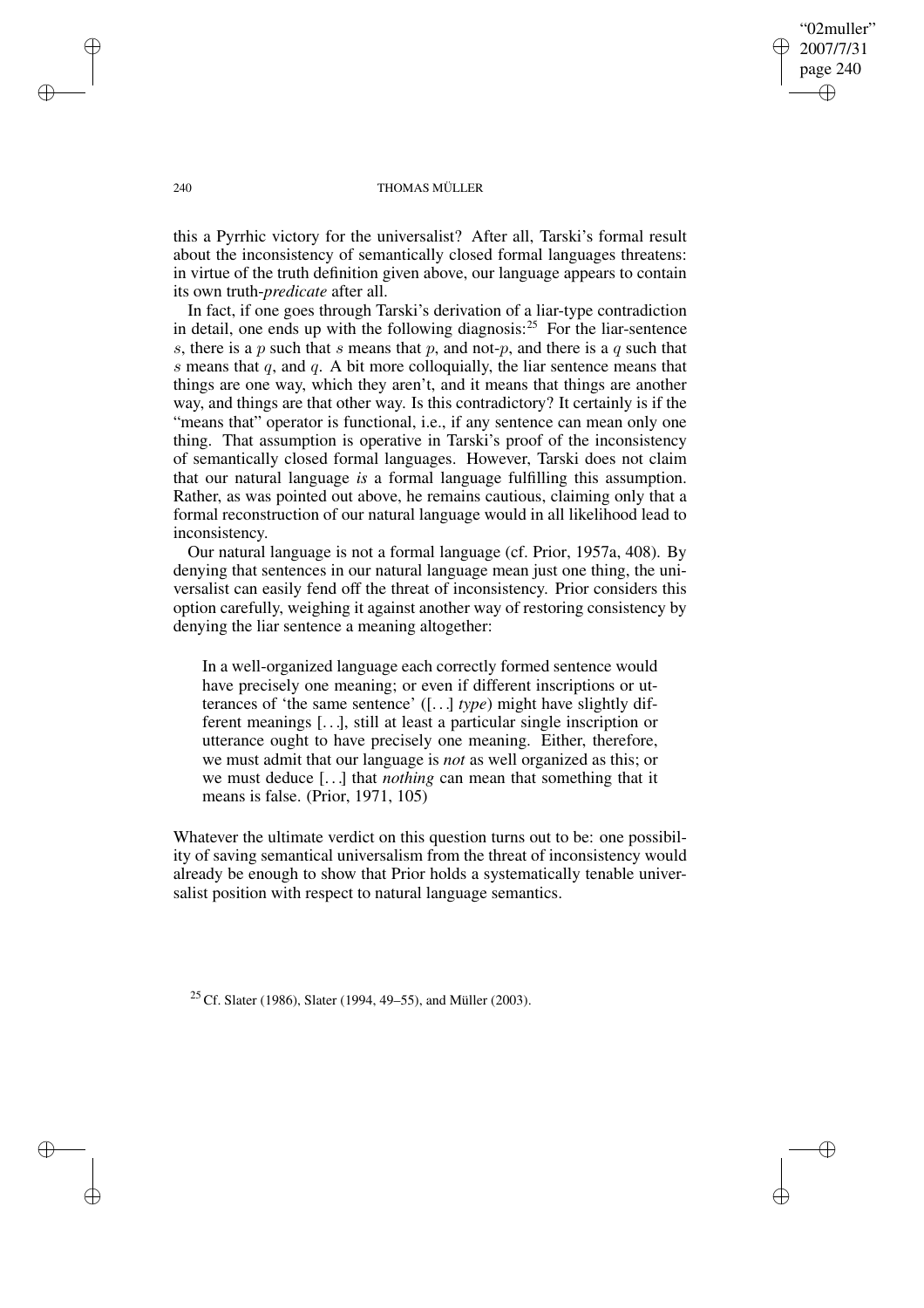## 3.3. *Science*

✐

✐

✐

✐

Logical universalism is a respectable doctrine that Prior held on to firmly. Semantical universalism, though apparently less respectable as a doctrine, was defended by Prior, with good arguments. In this section, we will point out a third dimension of Prior's tense-logical universalism, which may be called "scientific universalism": Prior also tried to defend the view that scientific terms depend for their meaning on our natural language practice. In this field the stakes are even higher than in the case of semantical universalism: Firstly, scientific universalism isn't much of a doctrine really, and secondly, Prior's opponent isn't 'just' Tarski, but the whole of modern relativistic physics. Or so it might seem.

It would be inappropriate to call Prior a philosopher of science, but he knew that his project of tense logic would at one point or other have to deal with the challenges that our intuitive conception of time allegedly has to face due to the discoveries of modern physics. In fact, Prior's whole project was attacked as "ill-advised because grounded in bad physics" (Massey, 1969, 31): the project was accused of presupposing a Newtonian conception of time in which the notion of absolute simultaneity made sense. As that assumption had been found to be empirically inadequate by relativistic physics, the project appeared untenable. Prior devoted a lot of effort to countering that challenge; in fact, the last published talk he gave in his life was exactly about that issue.<sup>26</sup>

One can identify two lines of discussion in Prior's investigation of relativistic physics. The first is formal in character, and amounts to asking which formal properties a temporal or modal-logical system based on the relativistic relation of causal accessibility should have. Prior is able to differentiate logically between the appropriate Diodorean modal systems for general relativity  $(S4)$  and for special relativity (Prior, 1967, 204f.).<sup>27</sup> His conjecture that the latter should be exactly S4.2 was later vindicated by Goldblatt (1980). Further research along these lines includes Phillips (1998, 2001) and Shapirovsky and Shehtman (2003). This is respectable and respected technical work on the axiomatic foundations of physical theories.

"02muller" 2007/7/31 page 241

✐

✐

✐

<sup>&</sup>lt;sup>26</sup> Prior gave his talk on "The Notion of the Present" at the Oberwolfach conference of the International Society for the Study of Time, 31 August–6 September 1969 (Prior, 1970). Prior died on 6 October 1969 in Trondheim.

<sup>&</sup>lt;sup>27</sup> The Diodorean definition of "necessarily  $\phi$ " is "it is now and always will be the case that  $\phi$ ".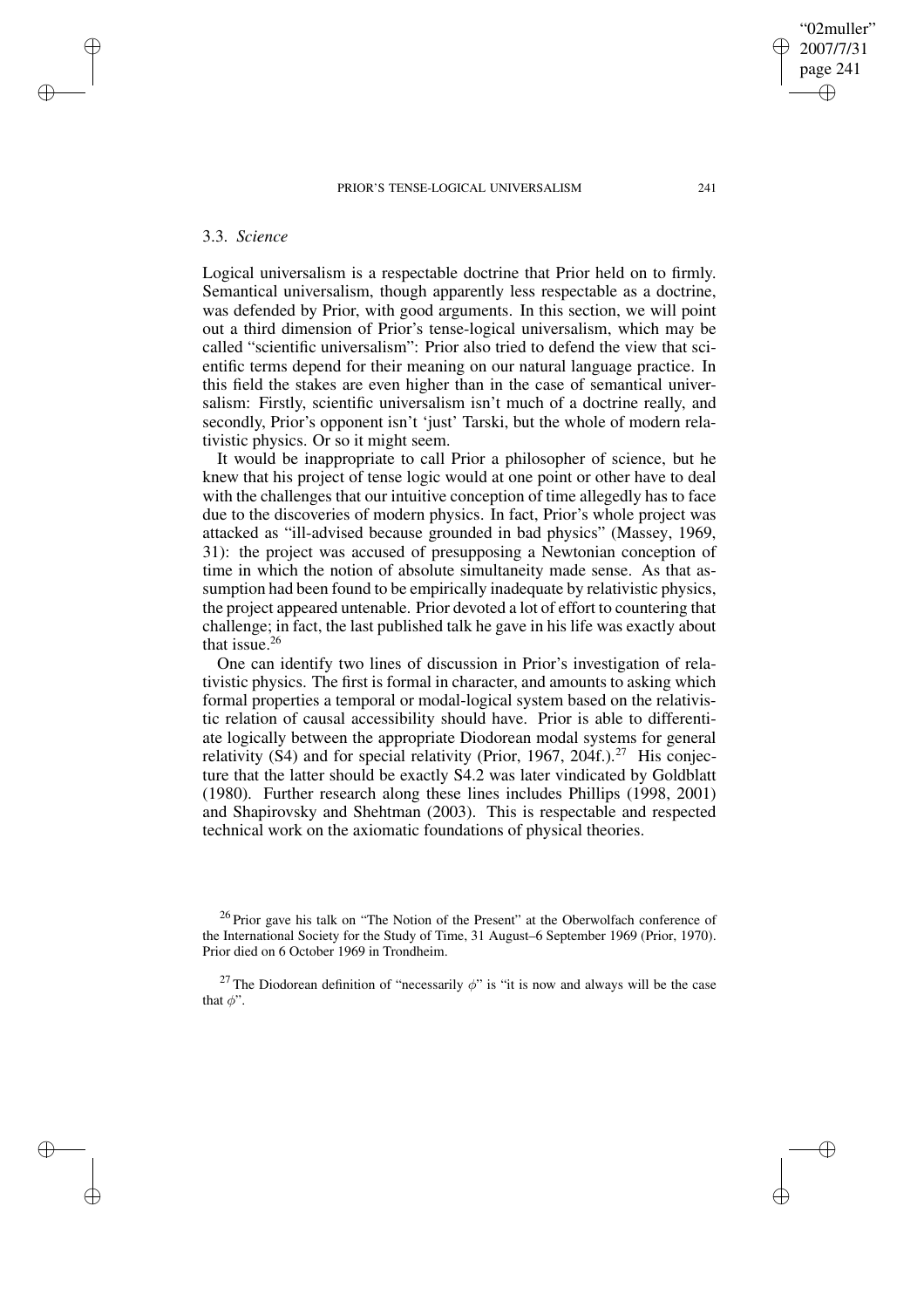"02muller" 2007/7/31 page 242 ✐ ✐

✐

✐

#### 242 THOMAS MÜLLER

Prior's second line in the discussion of relativity theory is both more philosophical and more problematic. Philosophically, it amounts to facing Massey's challenge and showing tense logic to be tenable in a relativistic universe. The problem comes about as follows: Common lore propounded by Einstein and others has it that the empirical discoveries of relativistic physics force us to give up many of our commonsensical conceptions about space and time. For example, we intuitively assume that for any two events it makes sense to ask which one occurred first, and that this question must have a definite answer. Even when really short times are involved and we are epistemically not in a position to find out the answer (such as might happen in the finish of a race), we are certain that there must *be* an answer. However, according to relativistic physics, for many pairs of events (viz., for those that are space-like related, meaning they cannot influence each other causally) that questions does *not* have a definite answer, because it is itself underdetermined — it only becomes determinate once we specify the frame of reference with respect to which the temporal order of the two events is to be evaluated. The answer may then differ, depending on the frame of reference.

Prior lucidly expresses the problem in his article "The notion of the present" (Prior, 1970). He considers the case of a distant pulsating body. Suppose we have just observed a pulsation; we know that it happened a long time ago, because light from the distant body takes a long time to reach us. If we consider the pulsation after the one we have just observed and "ask whether this next pulsation, although we won't of course observe it for a while, is in fact going on right now, or is really still to come, or has occurred already", we appear to be in a fix: On the one hand, "[t]he difference between pulsating — really and actually pulsating — and merely having pulsated or being about to pulsate, is as clear and comprehensible a difference as any we can think of, being but one facet of the great gulf that separates the real from the unreal, what is from what is not." On the other hand, "the special theory of relativity appears to deny" exactly this difference, because the required notion of " "absolute" simultaneity is in many cases just not to be had" (Prior, 1970, 247f.).

How should we react to this? Is the "clear and comprehensible" ontological difference we know so well, just an illusion? Can we really just change our notions of space and time at will, as the physics community proposes? Or is it possible to save our intuitions?

Prior seems not to have reached a definite conclusion, but he leans towards the universalist position that our natural language conception of time is primary. In his posthumously published article "Some free thinking about time", he strongly proclaims that our intuitive ontological view of time should be preserved:

✐

✐

✐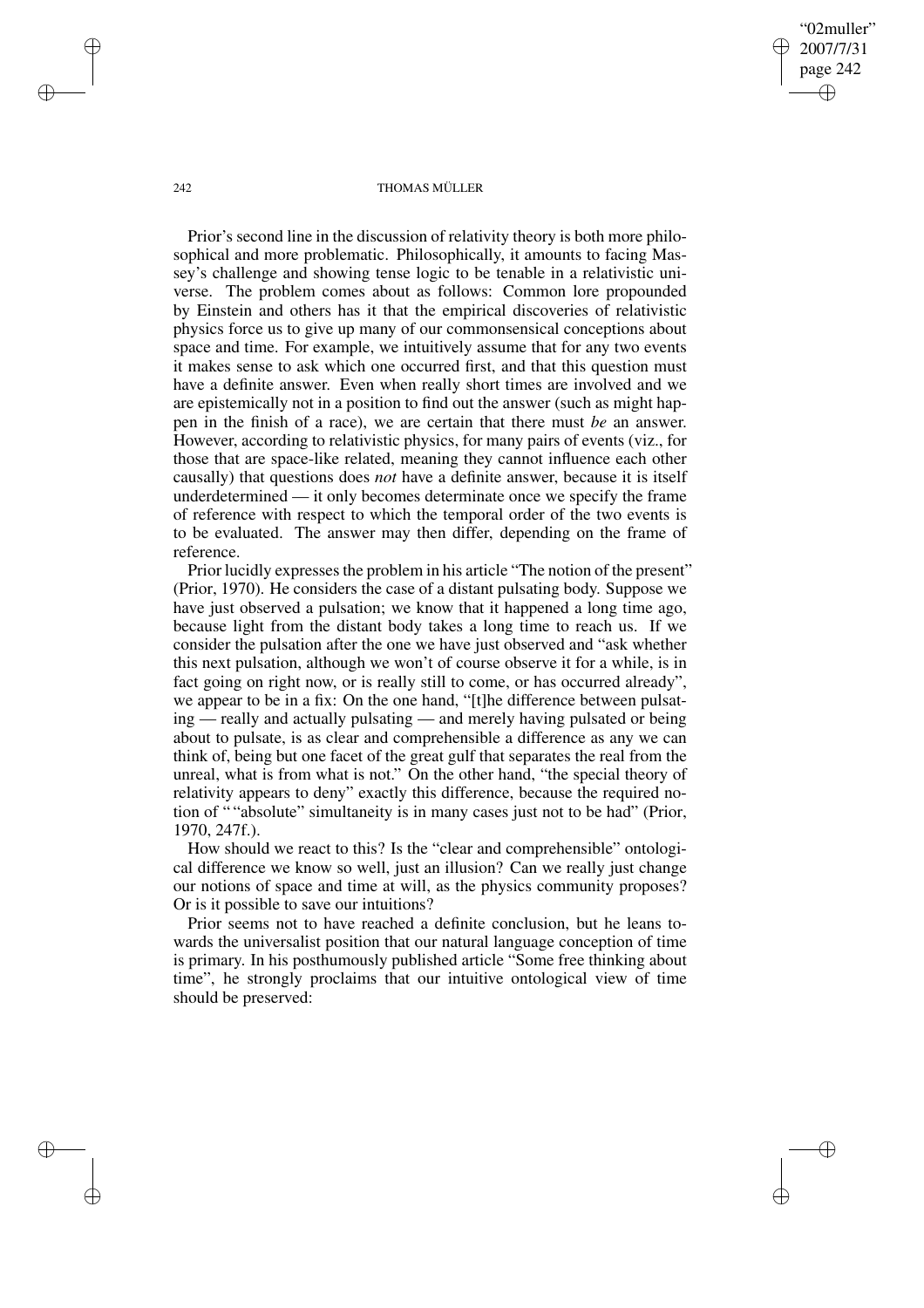✐

✐

✐

✐

So far, then, as I have anything that you could call a philosophical creed, its first article is this: I believe in the reality of the distinction between past, present, and future. I believe that what we see as a progress of events *is* a progress of events, a *coming to pass* of one thing after another, and not just a timeless tapestry with everything stuck there for good and all. (Prior in Copeland, 1996, 47).

And he continues with the following statement of scientific universalism:

When an event X is happening, another event Y either *has* happened or *has not* happened — 'having happened' is not the kind of property that can attach from one point of view but not from another. On the contrary, it's something like *existing*; in fact to ask what has happened *is* a way of asking what exists, and you can't have a thing existing from one point of view but not from another, although of course its existence may be *known* to one person or in one region, without being known to or in another.

So it seems to me that there's a strong case for just digging our heels in here and saying that, relativity or no relativity, if I say I saw a certain flash before you, and you say you saw it first, one of us is just wrong — or misled it may be, by the effect of speed on his instruments — even if there is just no physical means whatever of deciding which of us it is. To put the same point another way, we may say that the theory of relativity isn't about *real* space and time, in which the earlier-later relation is defined in terms of pastness, presentness, and futurity; the 'time' which enters into the so-called space-time of relativity theory isn't this, but is just part of an artificial framework which the scientists have constructed to link together observed facts in the simplest way possible, and from which those things which are systematically concealed from us are quite reasonably left out. (Prior in Copeland, 1996, 50f.)<sup>28</sup>

The argumentation is as follows: *we know* what it means for two things to be simultaneous to each other, long before physicists ever thought of the matter. Indeed their whole physical theorising presupposes our everyday notions,

"02muller" 2007/7/31 page 243

✐

✐

✐

 $28$  Cf. Prior (1968, 43): "I simply cannot see how the presentness, pastness or futurity of any state of affairs can be in any way relative to the *persons to whom* this state of affairs is known." Cf. also Prior (1970, 248).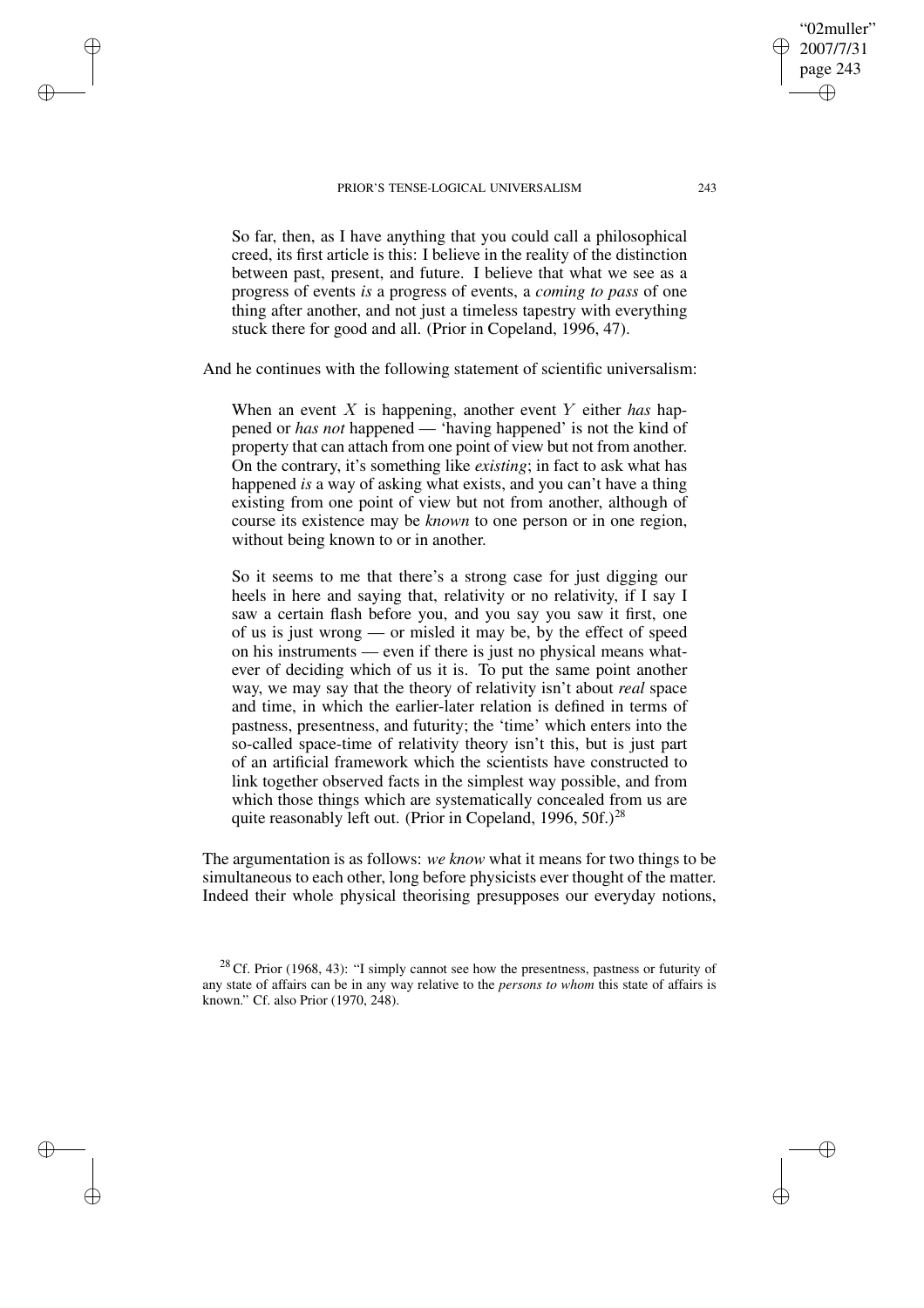"02muller" 2007/7/31 page 244 ✐ ✐

✐

✐

### 244 THOMAS MÜLLER

including the notions of time and simultaneity. <sup>29</sup> Simultaneity is already a meaningful concept, and it is not open to physicists to change that meaning — they also have to operate within our natural language, and a point from which that language could be treated as an object is just not available.<sup>30</sup> A similar point holds for our conception of time: we have a fixed conception of time, and if physicists create a theory about "local time", they may of course do this; the critical point is that we shouldn't confuse the two notions.<sup>31</sup> To draw a parallel to the beginning of section 2: Frege could criticise the Booleans for trying to base logic on mathematics, when in fact mathematics already presupposed logic and logical thinking. Similarly, Prior criticises those (like Quine, 1960, 172) who would urge us to revise our conceptions of space and time, when in fact scientists have to presuppose those very notions in order to formulate their theories.<sup>32</sup>

So apart from logical and semantical universalism, it appears that Prior subscribes to scientific universalism as well. But is that a good thing?

# 4. *A relativistic logic of points of view*

In the previous section it has been argued that Prior's tense-logical programme amounts to subscribing to a threefold universalism:

- (1) *Logical universalism.* Logic is a refinement of our natural language, not something external to it. The logician, operating with his or her formal calculus, is much like the scientist who operates with refined tools to broaden the range of sense perception. Frege's image of the microscope neatly summarises this view. Prior's tense-logical programme leads him to defend logical universalism by giving a universalist account of model theoretic techniques.
- (2) *Semantical universalism.* Investigations into the semantics of natural languages are conducted within the very medium that they are about.

<sup>29</sup> Interestingly, Einstein conceded that point already in his celebrated 1905 article on special relativity (Einstein, 1905, 28).

 $30$  Cf. Prior's remarks about believing in magic, quoted above in connection with "tonk".

 $31$  For Lorentz (1904, 15), "local time" was a metaphor; he puts the term in scare quotes. In Einstein (1905), the scare quotes are gone. Prior puts himself on Lorentz's side; cf. the scare quotes around "time" in the quotation from Copeland (1996, 51) above.

 $32$  At this point Prior almost seems to lean towards a Kantian position.

✐

✐

✐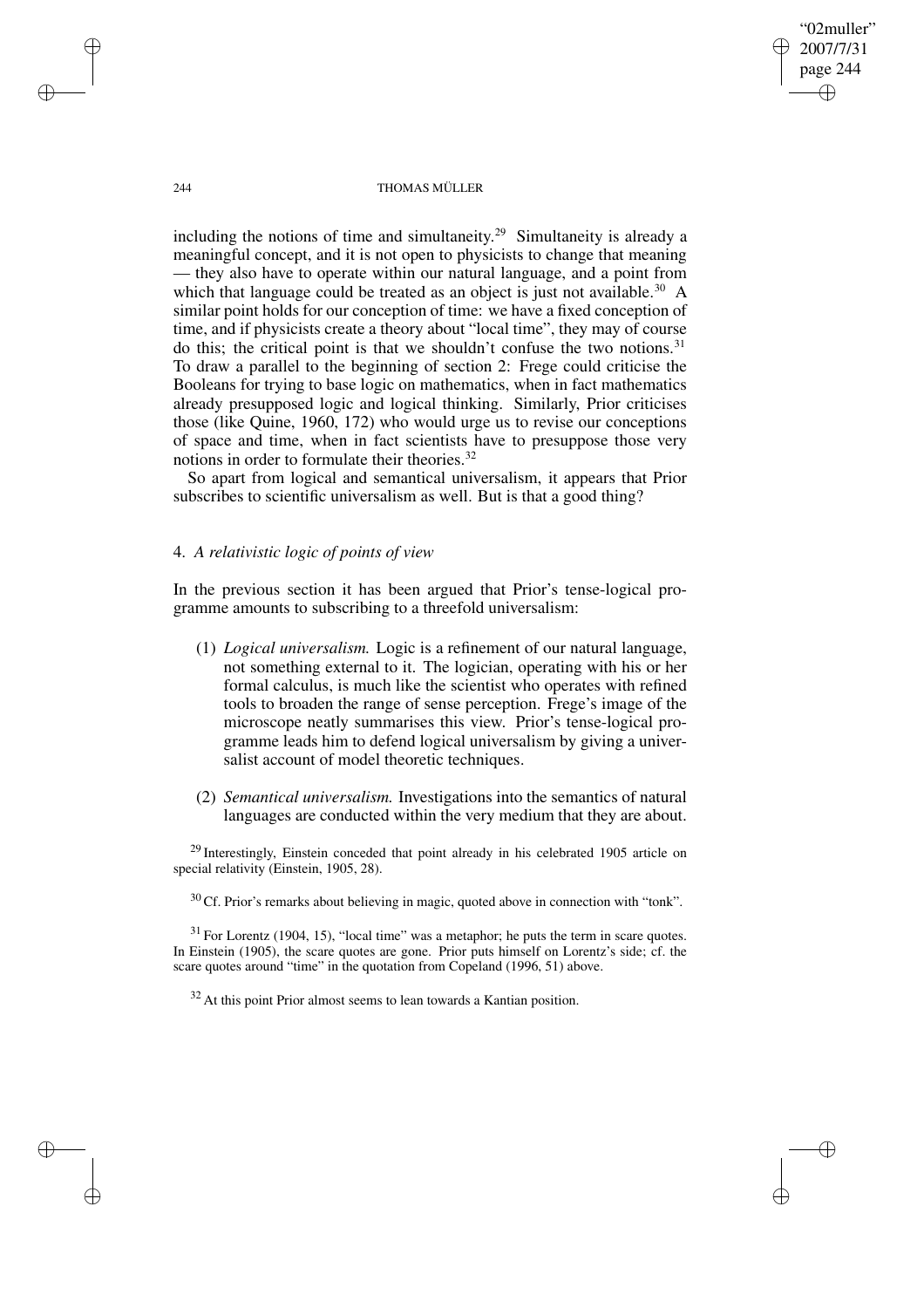✐

✐

✐

✐

This leads to an apparent threat of circularity, but that challenge can be met in a formally perspicuous manner.

(3) *Scientific universalism.* Science is bound to employ our natural language. A large-scale revision of our concepts, such as the shift in meaning of "time" and "simultaneous" allegedly made necessary by relativity theory, is neither possible nor necessary.

In the case of (1) and (2), our argument to the effect that Prior held these views also amounted to an argument for holding these views themselves to be consistent and of systematic interest. That step is still lacking for (3), and it appears uncertain whether it can be provided. Our aim in this section is to give a short sketch showing that Prior's scientific universalism also marks a systematically tenable position.<sup>33</sup>

As the varying tone of the quotes given in the previous section shows, Prior resists changes in our conception of time, but appears not to be quite sure what else one can say. Prior would certainly not downplay scientifically established results. We believe that it is best to read Prior as offering *two* different answers to the challenges of relativity theory. This accords well with his view of the role of the logician as the one to point out the available options:

The logician must be rather like a lawyer [. . .] in the sense that he is there to give the metaphysician, perhaps even the physicist, the tense-logic that he wants, provided that it be consistent. He must tell his client what the consequences of a given choice will be  $[...]$ , and what alternatives are open to him; but I doubt whether he can, *qua* logician, do more. (Prior, 1967, 59; cf. also 1968, 134)

The two options that Prior discusses are the following:

a. Metaphysically, there *is* an absolute notion of simultaneity (a preferred rest frame) — even if epistemically, we can never find out anything about it. Thus, our talk about simultaneity, past, present, and future makes literal sense, even if we may be at a loss to judge about the truth or falsity of such talk in some cases. Formally, we should just stick to tense logic in its original formulation, which is metaphysically fully justified.

<sup>33</sup> Apart from Müller (2002, Chap. 4), the articles Müller (2004, 2006) provide additional details.

"02muller" 2007/7/31 page 245

✐

✐

✐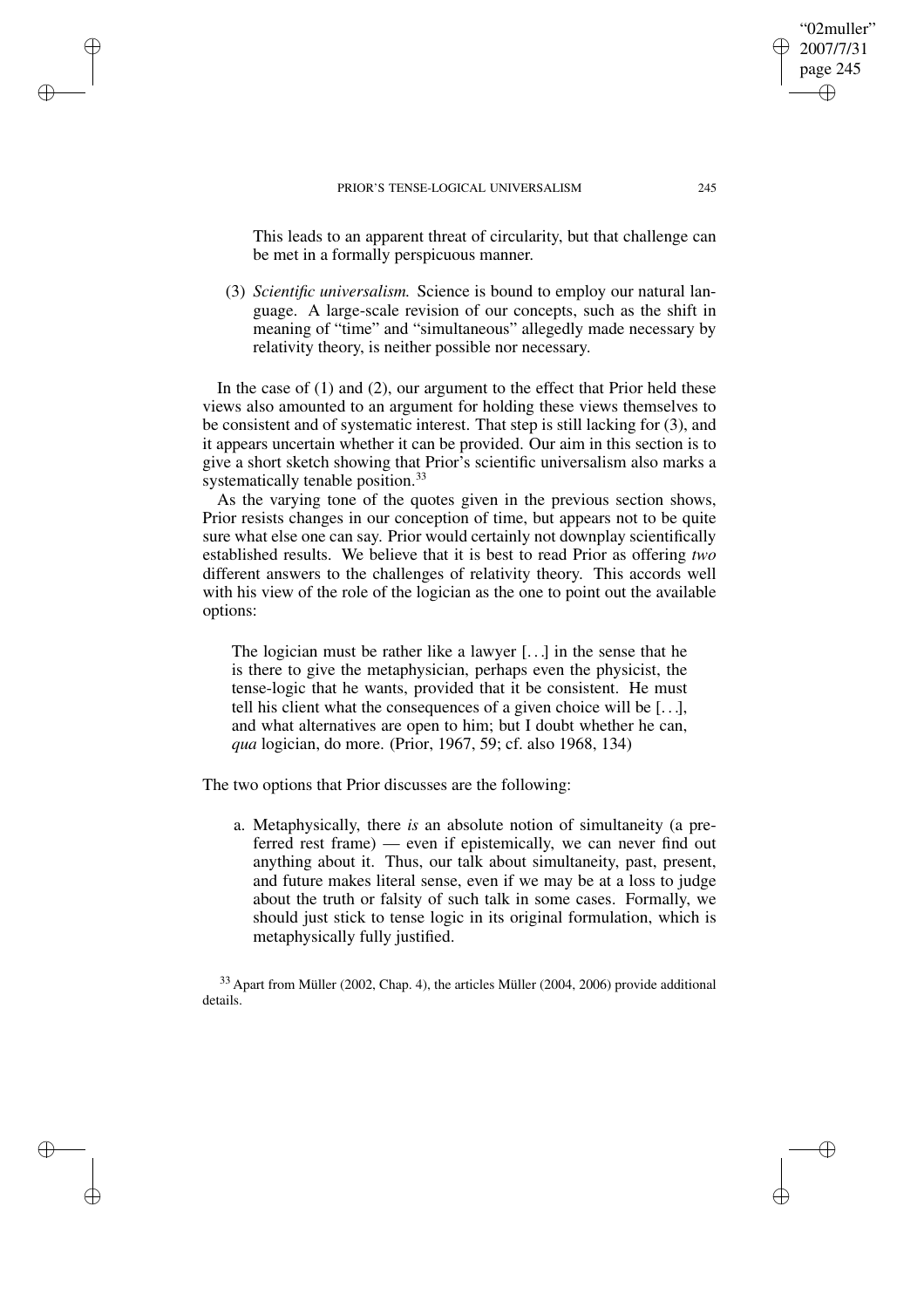# 2007/7/31 page 246 ✐ ✐

✐

✐

"02muller"

#### 246 THOMAS MÜLLER

b. Metaphysically, one should remain agnostic as to the existence of a preferred rest frame (perhaps leaving it to scientists to provide hints). Our talk about simultaneity, past, present, and future, when conceived of in the original manner of tense logic, may or may not make literal sense. On the formal side, one should explore options for alternative tense logics that answer the relativistic challenge directly.

*Option a.* Option (a) amounts to a neo-Lorentzian view that posits a preferred rest frame. Such a view had been thought untenable following Einstein, but recent discussion has shown that strong, implausible verificationist assumptions are needed to argue against it (cf. Smith, 1998, 146). In fact, a formal result by Rakic´ (1997) shows precisely that from a formal point of view, there is nothing wrong with assuming a preferred rest frame: the axiomatic theory of special relativity plus a referred rest frame can be shown to be a conservative extension of the original theory. Apart from these formal results, there may even be physical reasons for assuming a notion of absolute simultaneity. While arguments based on quantum-mechanical distant correlations (cf., e.g., Popper, 1984, 54) might be viewed with suspicion, a notion of "cosmic time" that would supply the sought-for relation of absolute simultaneity is available in many models of general relativity, and it is clear that special relativity is not the whole truth about our universe.<sup>34</sup> Thus, option (a) is clearly a tenable view. Prior gives the following assessment:

One possible reaction to this situation, which to my mind is perfectly respectable though it isn't very fashionable, is to insist that all that physics has shown to be true or likely is that in some cases we can never *know*, we can never *physically find out*, whether something is actually happening or merely has happened or will happen. I'm sure there *are* questions which are perfectly genuine and intelligible questions but which seem to be incapable of being answered. (Prior, 1970, 248)

Prior is certainly right about the unfashionableness, even if in view of the possible physical justifications just mentioned, his overall assessment may be somewhat too pessimistic. But whatever the merits of subscribing to option (a), it seems clear that for the tense-logical project, that option marks a dead end. It either amounts to an "ignorabimus", or it passes the buck to the

✐

✐

✐

 $34$  Nor, apparently, is general relativity (due to quantum effects) — so that it is unclear how one can accord much metaphysical weight to any current physical theory anyway. Further physical motivations for a notion of absolute simultaneity are discussed by Øhrstrøm (1988).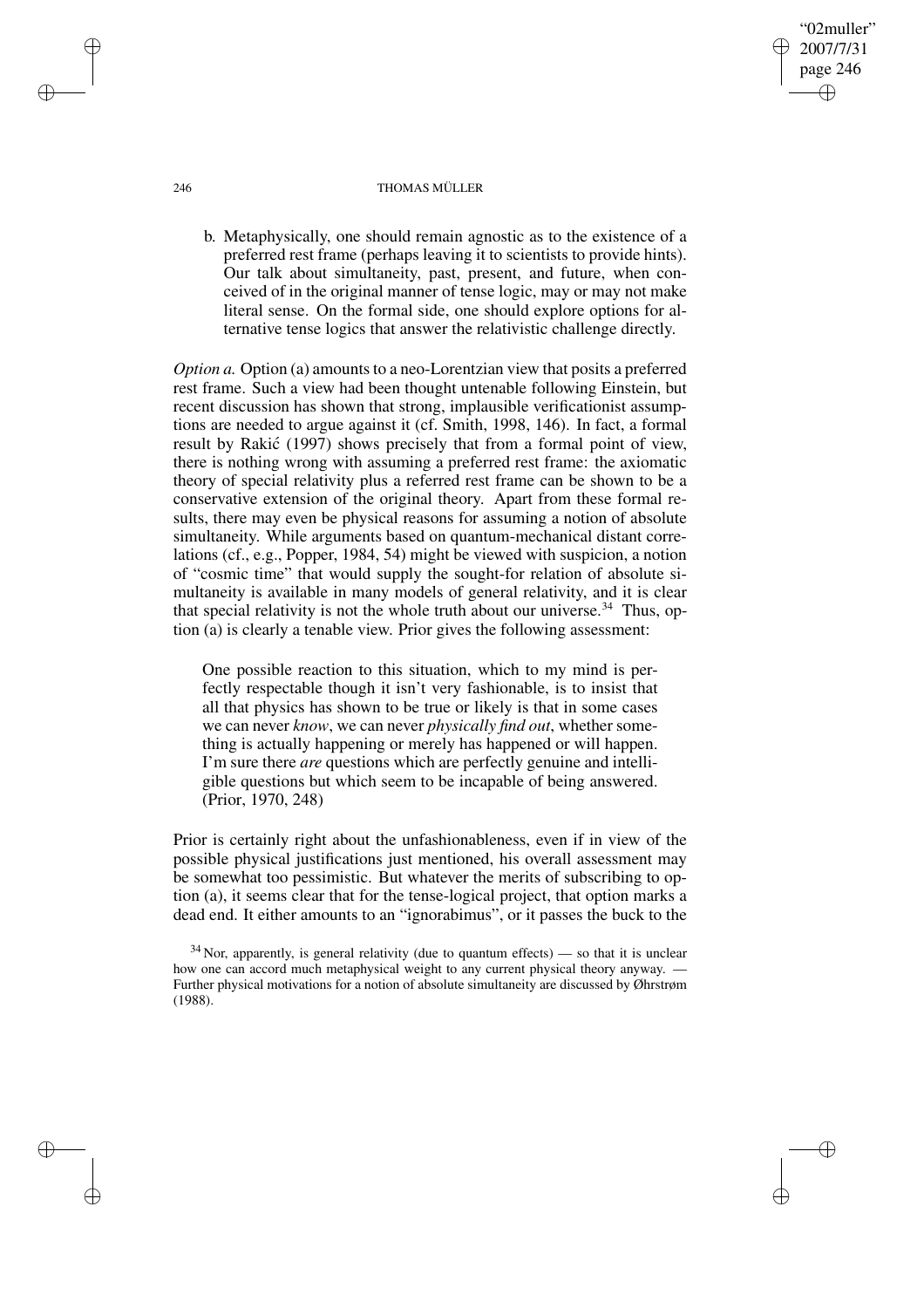physicists; no new formal results are forthcoming.

✐

✐

✐

✐

*Option b.* The tense-logically more interesting option is option (b), because it urges one to take the relativistic challenge seriously as a logician, leading to the project of a "logic of points of view". Prior does not develop that option in great detail, even though he provides a clear sketch of what one has to do. In fact, Prior sketches two possible "logics of points of view". The first one is still tied to the assumption that there *is* a preferred rest frame, but it provides the means for a language in which that rest frame is not, or only partially, known (cf. Prior, 1968, 133f.). It thus takes a middle position between options (a) and (b). We will not consider that first "logic of points of view" here. The second system is more in line with option (b). Contrasting that system with the first, Prior describes it as follows:

We can, all the same, develop the logic of 'points of view' on the basis of a syntax which does *not* thus suggest that there is a 'real' (though only partly knowable) course of events which represents these various systematically related appearances. We might describe this alternative syntax in a very general way as follows: instead of using the plain  $p$  for a quite impersonal 'It is (really) the case that p', we use it for 'It appears (or is the case) from *this* point of view that p', or 'It is the case with *this* person or particle that p'. That is, the prefix 'It appears from *this* point of view that — ' or 'It is the case with *this* person or particle that — ' is one which has the same sort of vacuity in this language as 'It is *now* the case that — ' has in ordinary tense logic; it does not need to be expressed, but is understood in all that we say. We then describe what appears to be the case from other points of view, or what is the case with other persons or particles, by using quasi-modal operators which take us from 'this' point of view or particle to the other ones, very much like operators like 'It will be the case that — ' take us to other 'nows' from 'this' now. They would, I think, be operators corresponding to the 'signal relation' of relativistic physics. Associated with these other points of view or particles are other time-series.

In this passage, Prior sketches a way of bridging the gap between tense logic and relativity theory that leads to interesting insights for both sides. With respect to logic, the project of a "logic of points of view" leads to a broadened understanding of the role of parameters of truth for modal languages, and to treating all parameters of truth alike. If in a relativistic setting, the truth value of assertions about simultaneity depends on the reference frame, then

"02muller" 2007/7/31 page 247

✐

✐

✐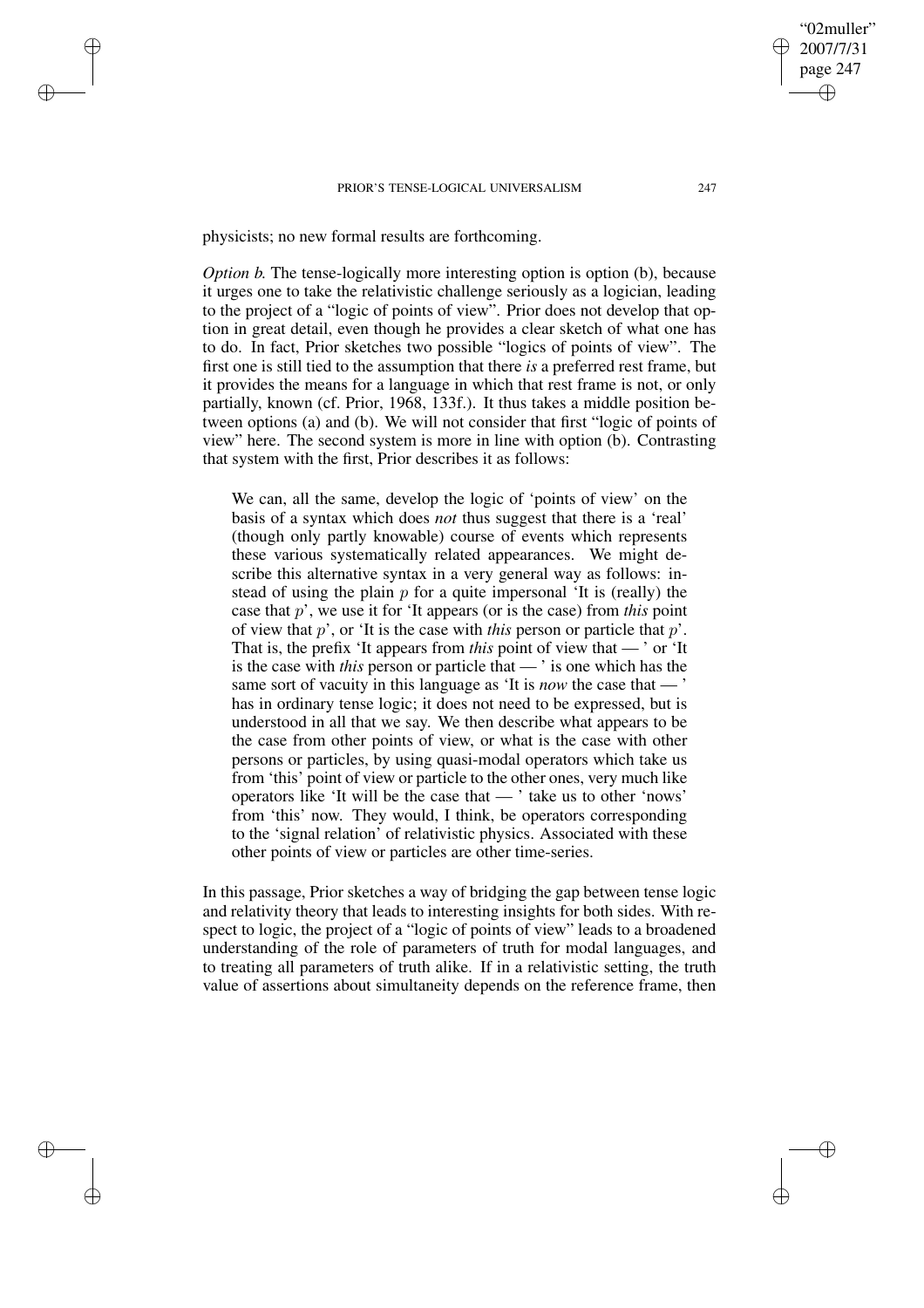## "02muller" 2007/7/31 page 248 ✐ ✐

✐

✐

#### 248 THOMAS MÜLLER

that shows the reference frame to be a parameter of truth, and an appropriate universalist formalisation needs to do justice to that fact.<sup>35</sup>

There is also a lesson for relativity theory, which is mostly one of metaphysical and semantical modesty. Despite the fact that Prior himself was not overly optimistic (cf. Prior, 1968, 134), his project of a "logic of points of view" leads to a formalisation of our natural temporal discourse that is immune against the demands of scientific language reform. The way we talk about time is scientifically respectable; it is just that a little formalisation may be required to convince the opponent. Prior's three-fold tense logical universalism thus amounts to formalisation at the service of philosophy of logic, of language, and of science, and it gives fresh impulses for all three disciplines.

> Institut für Philosophie Lennéstr. 39 53113 Bonn Germany E-mail: Thomas.Mueller@uni-bonn.de

# **REFERENCES**

Belnap, N. D. (1962). Tonk, plonk and plink. *Analysis*, 22:130–134.

- Belnap, N. D. (2005). Under Carnap's lamp: Flat pre-semantics. *Studia Logica*, 80:1–28.
- Bernays, P. (1926). Axiomatische Untersuchungen des Aussagen-Kalkuls der *Principia Mathematica*. *Mathematische Zeitschrift*, 25:305–320.
- Blackburn, P. (2000). Representation, reasoning, and relational structures: a hybrid logic manifesto. *Logic Journal of the IGPL*, 8:339–365.
- Blanchette, P. A. (1996). Frege and Hilbert on consistency. *Journal of Philosophy*, 93:317–336.
- Boole, G. (1847). *The Mathematical Analysis of Logic. Being an Essay Towards a Calculus of Deductive Reasoning*. Cambridge: MacMillan. Quoted from the reprint Oxford: Blackwell 1965.

Brandom, R. B. (1994). *Making It Explicit. Reasoning, Representing, and Discursive Commitment*. Cambridge, MA: Harvard University Press.

Copeland, B. J., ed. (1996). *Logic and Reality: Essays on the Legacy of Arthur Prior*. Oxford: Oxford University Press.

 $35$  Cf. Müller (2004) for some of the formal details, and Belnap (2005) for the general programme, which Belnap calls "flat pre-semantics". A universalist understanding of model theoretic techniques, sketched in section 3.1.3 above, is essential for the tenability of that programme from the point of view of tense-logical universalism.

✐

✐

✐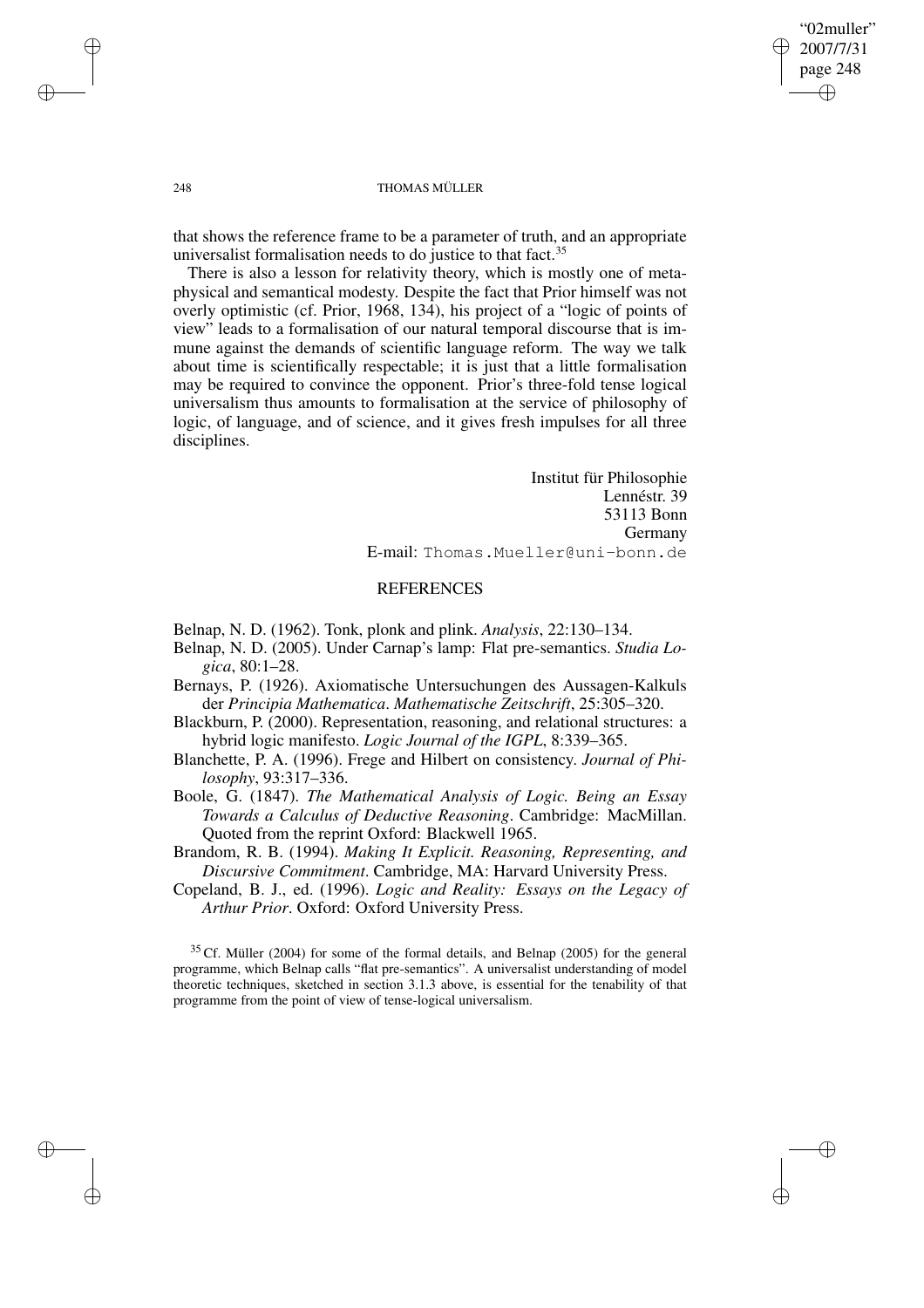✐

✐

✐

✐

- Copeland, J. (2002). The genesis of possible worlds semantics. *Journal of Philosophical Logic*, 31:99–137.
- Demopoulos, W. (1994). Frege, Hilbert, and the conceptual structure of model theory. *History and Philosophy of Logic*, 15:211–225.
- Dreben, B. and van Heijenoort, J. (1986). Introduction to Gödel (1930). In Gödel, 1986ff., Vol. 1, 44–59.
- Einstein, A. (1905). Zur Elektrodynamik bewegter Körper. *Annalen der Physik*, 17:891–921. English translation in Einstein et al. (1923).
- Einstein, A., Lorentz, H. A., Weyl, H., and Minkowski, H. (1923). *The Principle of Relativity. A Collection of Original Papers on the Special and General Theory of Relativity*. London: Methuen.
- Frege, G. (1879). *Begriffsschrift, eine der arithmetischen nachgebildete Formelsprache des reinen Denkens*. Halle.
- Frege, G. (1979). *Posthumous Writings*. Oxford: Basil Blackwell.
- Gabbay, D. and Guenthner, F., eds. (1986). *Handbook of Philosophical Logic, Vol. III*. Dordrecht: D. Reidel.
- Gödel, K. (1930). Die Vollständigkeit der Axiome des logischen Funktionenkalküls. *Monatshefte für Mathematik und Physik*, 37:349–360. Reprinted in Gödel, 1986ff., Vol. 1, 102–123.
- Gödel, K. (1986ff.). *Collected Works*. Oxford: Clarendon Press. Ed. by S. Feferman et al. Vol. 1: 1986, Vol. 2: 1990, Vol. 3: 1995.
- Goldblatt, R. (1980). Diodorean modality in Minkowski spacetime. *Studia Logica*, 39:219–236.
- Goldblatt, R. (2005). Mathematical modal logic: a view of its evolution. In Gabbay, D. M. and Woods, J., eds., *Handbook of the History of Logic, Vol. 5*, 1–98. Amsterdam: Elsevier.
- Grover, D. (1992). *A Prosentential Theory of Truth*. Princeton, NJ: Princeton University Press.
- Grover, D. L., Camp, J. L., and Belnap, N. D. (1975). A prosentential theory of truth. *Philosophical Studies*, 27:73–124.

Hilbert, D. (1899). *Grundlagen der Geometrie*. Leipzig: Teubner.

- Hintikka, J. (1988). On the development of the model-theoretic viewpoint in logical theory. *Synthese*, 77:1–36.
- Hintikka, M. B. and Hintikka, J. (1986). *Investigating Wittgenstein*. Oxford: Blackwell.
- Hodges, W. (1986). Truth in a structure. *Proceedings of the Aristotelian Society*, 86:135–151.

Kneale, W. (1956). The province of logic. In Lewis, H. D., ed., *Contemporary British Philosophy, Vol. III*, 235–261. London: Allen and Unwin.

Künne, W. (2003). *Conceptions of Truth*. Oxford: Oxford University Press.

LePoidevin, R., ed. (1998). *Questions of Time and Tense*. Oxford: Oxford University Press.

"02muller" 2007/7/31 page 249

✐

✐

✐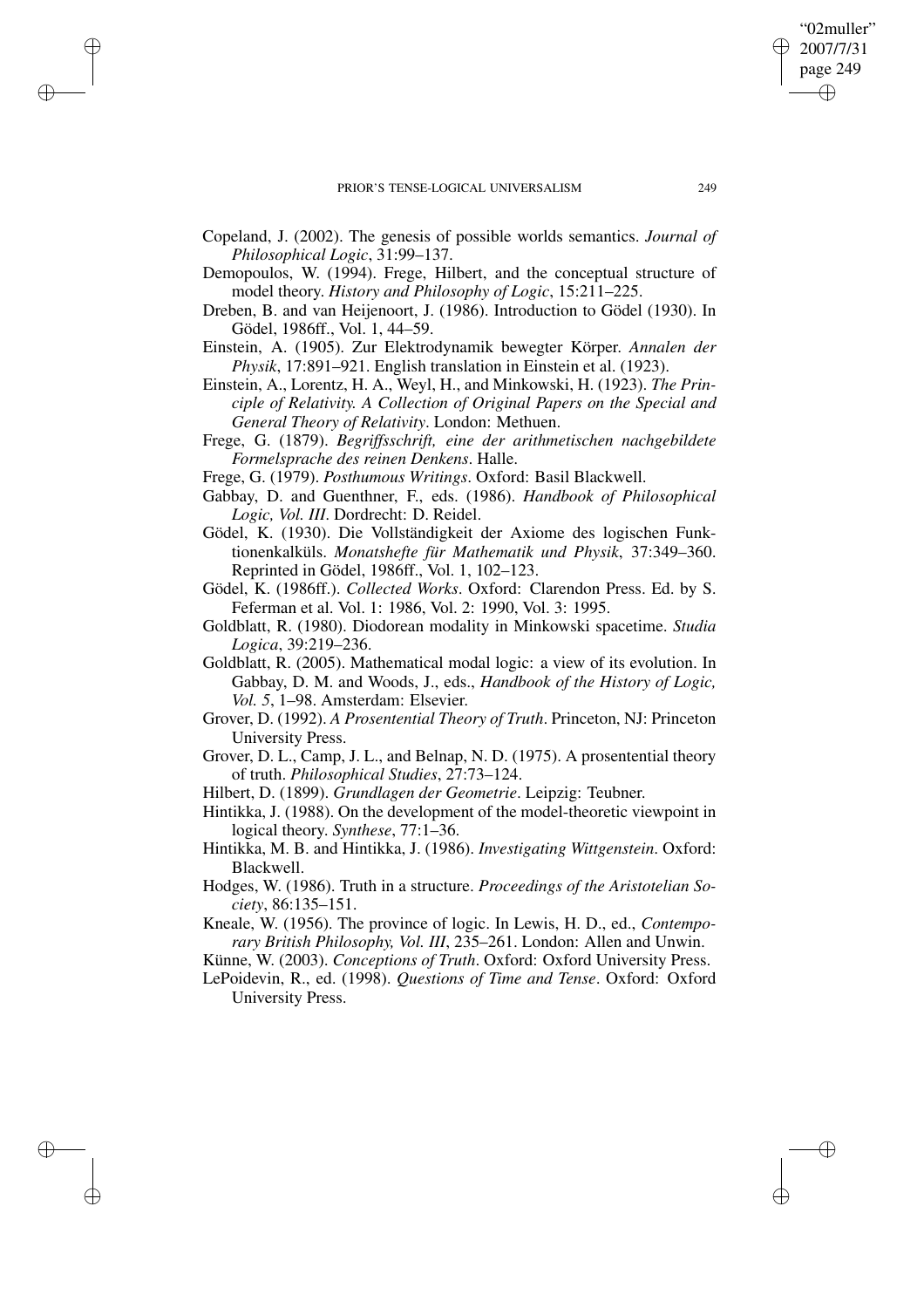## "02muller" 2007/7/31 page 250 ✐ ✐

✐

✐

### 250 THOMAS MÜLLER

- Lorentz, H. A. (1904). Electromagnetic phenomena in a system moving with any velocity less than that of light. *Proceedings of the Academy of Sciences in Amsterdam*, 6:986ff. Reprinted in Einstein et al. (1923), 11–34.
- Martin-Löf, P. (1987). Truth of a proposition, evidence of a judgment, validity of a proof. *Synthese*, 73:407–420.
- Massey, G. J. (1969). Tense logic! Why bother? *Noûs*, 3:17–32.
- Müller, T. (2002). *Arthur Priors Zeitlogik. Eine problemorientierte Darstellung*. Paderborn: mentis.
- Müller, T. (2003). Setzt die Lügner-Antinomie Grenzen für die Ausdrückbarkeit der Semantik natürlicher Sprachen? Priors Widerlegung von Tarskis Argument. In Hogrebe, W., ed., *Grenzen und Grenzüberschreitungen. XIX. Deutscher Kongreß für Philosophie, Sektionsbeiträge*, 705–713. Bonn: Sinclair Press.
- Müller, T. (2004). The language of special relativity. In Bluhm, R. and Nimtz, C., eds., *Selected Papers Contributed to the Sections of GAP.5*, 1–9. Paderborn: mentis.
- Müller, T. (2006). On the problem of defining the present in special relativity: a challenge for tense logic. In Stadler, F. and Stöltzner, M., eds., *Time and History. Proceedings of the 28. International Ludwig Wittgenstein Symposium, Kirchberg am Wechsel, Austria 2005*, 441–458. Frankfurt a.M.: Ontos Verlag.
- Øhrstrøm, P. (1988). Tense logic and the special theory of relativity. In *Nogle aspekter af tidsbegrebets rolle i de eksakte videnskaber med særligt henblik på logikken*, 186–196. Aalborg: Aalborg University Press.
- Øhrstrøm, P. (1997). A.N. Prior's ideas on the relation between semantics and axiomatics for temporal logic. In Faye, J., Scheffler, U., and Urchs, M., eds., *Perspectives on Time*, 443–457. Dordrecht: Kluwer.
- Øhrstrøm, P. and Hasle, P. F. V. (1995). *Temporal Logic — from Ancient Ideas to Artificial Intelligence*. Dordrecht: Kluwer.
- Phillips, J. F. (1998). A note on the modal and temporal logics for N-dimensional spacetime. *Notre Dame Journal of Formal Logic*, 39(4):545–553.
- Phillips, J. F. (2001). Modal logics of succession for 2-dimensional integral spacetime. *Journal of Philosophical Logic*, 30:1–25.
- Popper, K. (1947). Logic without assumptions. *Proceedings of the Aristotelian Society*, 47:251–292.
- Popper, K. (1984). A critical note on the greatest days of quantum theory. In Barut, A. O., van der Merwe, A., and Vigier, J.-P., eds., *Quantum, Space and Time — The Quest continues*, 49–54. Cambridge: Cambridge University Press.
- Post, E. L. (1921). Introduction to a general theory of propositions. *American Journal of Mathematics*, 43:163–185.

✐

✐

✐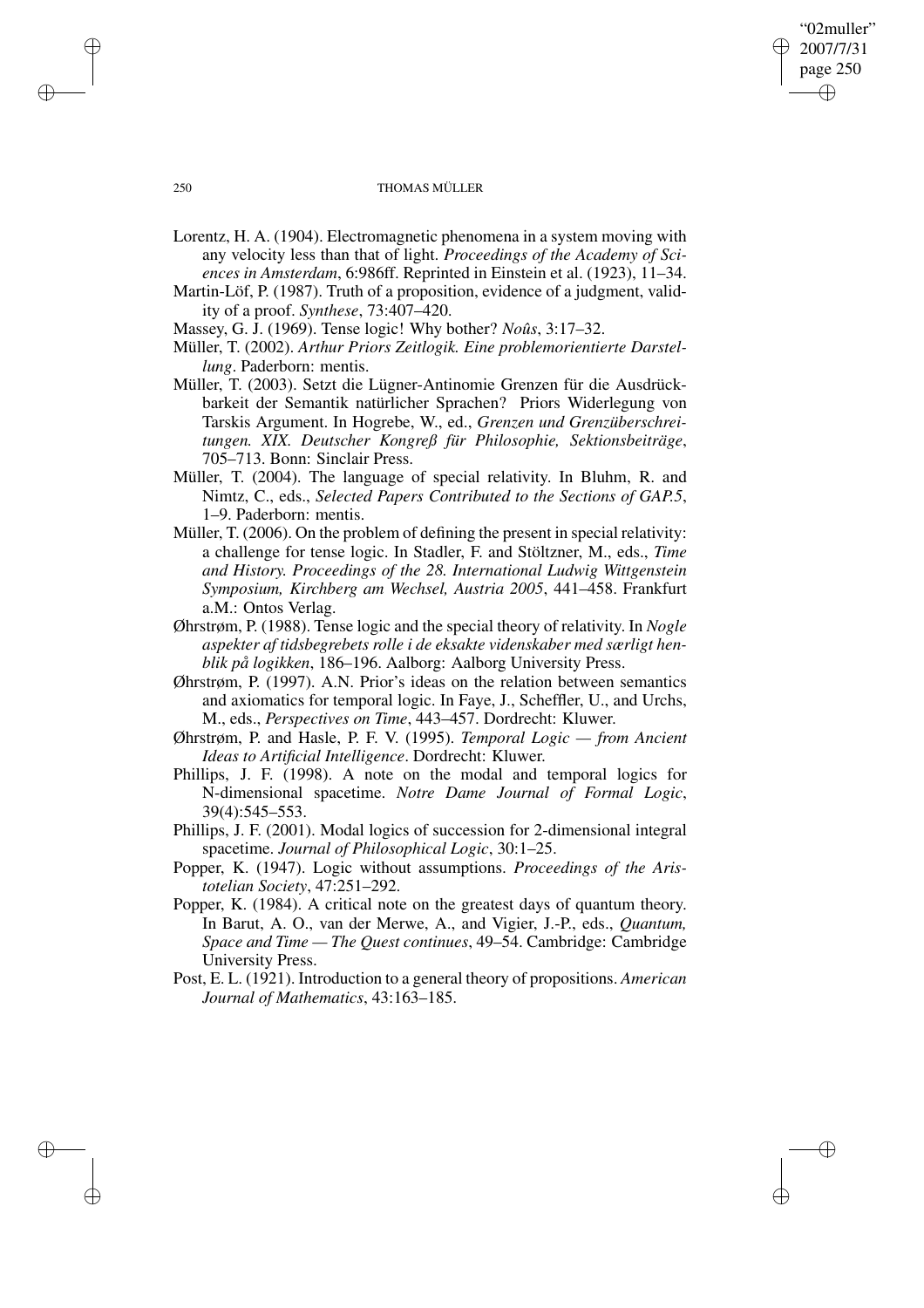✐

✐

✐

✐

- Prior, A. N. (1957a). Critical notice: *Logic, Semantics, and Metamathematics*. By Alfred Tarski. *Mind*, 66:401–410.
- Prior, A. N. (1957b). *Time and Modality*. Oxford: Oxford University Press.
- Prior, A. N. (1962). *Formal Logic*. Oxford: Oxford University Press, 2nd edition.
- Prior, A. N. (1967). *Past, Present and Future*. Oxford: Oxford University Press.
- Prior, A. N. (1968). *Papers on Time and Tense*. Oxford: Oxford University Press.
- Prior, A. N. (1970). The notion of the present. *Studium Generale*, 23:245– 248.
- Prior, A. N. (1971). *Objects of Thought*. Oxford: Oxford University Press. Ed. by P.T. Geach and A.J.P. Kenny.
- Prior, A. N. (1976). *Papers in Logic and Ethics*. London: Duckworth. Ed. by P.T. Geach and A.J.P. Kenny.
- Prior, A. N. and Fine, K. (1977). *Worlds, Times and Selves*. London: Duckworth.
- Quine, W. V. O. (1960). *Word and Object*. Cambridge, MA: MIT Press.
- Quine, W. V. O. (1969). *Set theory and its logic*. Cambridge, MA: Harvard University Press, rev. edition.
- Rakic,´ N. (1997). Past, present, future, and special relativity. *British Journal for the Philosophy of Science*, 48:257–280.
- Rusnock, P. (1995). Remarks on the Frege-Hilbert dispute. In Max, I. and Stelzner, W., eds., *Logik und Mathematik. Frege-Kolloquium Jena 1993*, 150–161. Berlin: de Gruyter.
- Russell, B. (1919). *Introduction to Mathematical Philosophy*. London: Allen and Unwin.
- Schröder, E. (1880). Rezension von G. Frege, *Begriffsschrift*. *Zeitschrift für Mathematik und Physik, Historisch-Literarische Abtheilung*, 25:81–94.
- Shapirovsky, I. and Shehtman, V. (2003). Chronological future modality in Minkowski spacetime. In Balbiani, P., Suzuki, N.-Y., Wolter, F., and Zakharyaschev, M., eds., *Advances in Modal Logic, Volume 4*, 437–459. London: Kings College Publications.
- Slater, B. H. (1986). Prior's analytic. *Analysis*, 46:76–81.
- Slater, B. H. (1994). *Intensional Logic*. Aldershot: Avebury.
- Sluga, H. D. (1980). *Gottlob Frege*. London: Routledge.
- Sluga, H. D. (1987). Frege against the Booleans. *Notre Dame Journal of Formal Logic*, 28:80–98.
- Smith, Q. (1998). Absolute simultaneity and the infinity of time. In Le-Poidevin (1998), 135–183.
- Sundholm, G. (1986). Proof theory and meaning. In Gabbay and Guenthner (1986), 471–505.

"02muller" 2007/7/31 page 251

✐

✐

✐